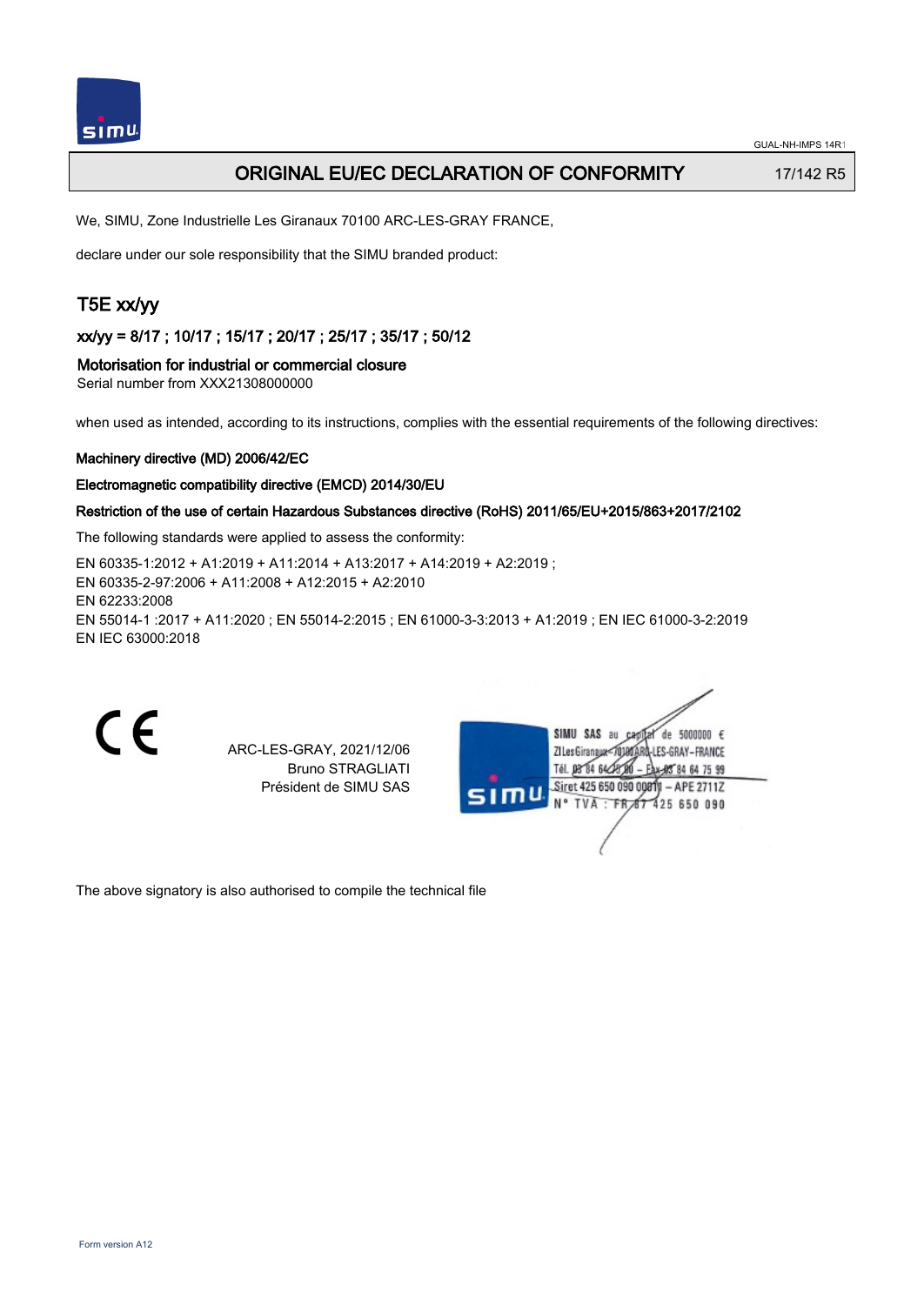

# ORIGINAL EU/EC DECLARATION OF CONFORMITY DECLARATION EU/CE DE CONFORMITE ORIGINALE

17/142 R5

We, SIMU, Zone Industrielle Les Giranaux 70100 ARC-LES-GRAY FRANCE, Nous,

declare under our sole responsibility that the SIMU branded product: declarons sous notre seule responsabilité que le produit de marque SIMU

# T5E xx/yy

## xx/yy = 8/17 ; 10/17 ; 15/17 ; 20/17 ; 25/17 ; 35/17 ; 50/12

## Motorisation for industrial or commercial closure

Motorisation pour fermeture commerciale ou industrielle

Serial number from XXX21308000000 Numéro de série à partir de

when used as intended, according to its instructions, complies with the essential requirements of the following directives: utilisé, selon l'usage prévu, comme décrit dans son manuel d'utilisation, est conforme aux exigences essentielles des directives suivantes

### Machinery directive (MD) 2006/42/EC

Directive Machine 2006/42/EC

Electromagnetic compatibility directive (EMCD) 2014/30/EU

Directive compatibilité électromagnétique 2014/30/EU

### Restriction of the use of certain Hazardous Substances directive (RoHS) 2011/65/EU+2015/863+2017/2102

Directive RoHS 2011/65/EU+2015/863+2017/2102

The following standards were applied to assess the conformity: Les normes de référence suivantes ont été appliquées pour évaluer la conformité

EN 60335‑1:2012 + A1:2019 + A11:2014 + A13:2017 + A14:2019 + A2:2019 ; EN 60335‑2‑97:2006 + A11:2008 + A12:2015 + A2:2010 EN 62233:2008 EN 55014‑1 :2017 + A11:2020 ; EN 55014‑2:2015 ; EN 61000‑3‑3:2013 + A1:2019 ; EN IEC 61000‑3‑2:2019 EN IEC 63000:2018

C E SIMU SAS au de 5000000  $\epsilon$ ARC-LES-GRAY, 2021/12/06 71 les Giranaux-701 LES-GRAY-FRANCE Bruno STRAGLIATI TH DR R4 642 64 75 99 Président de SIMU SAS Siret 425 650 090 0081  $-$  APE 2711Z **TVA FR** 425 650 090

The above signatory is also authorised to compile the technical file

La personne signataire ci-dessus est aussi celle autorisée à constituer le dossier technique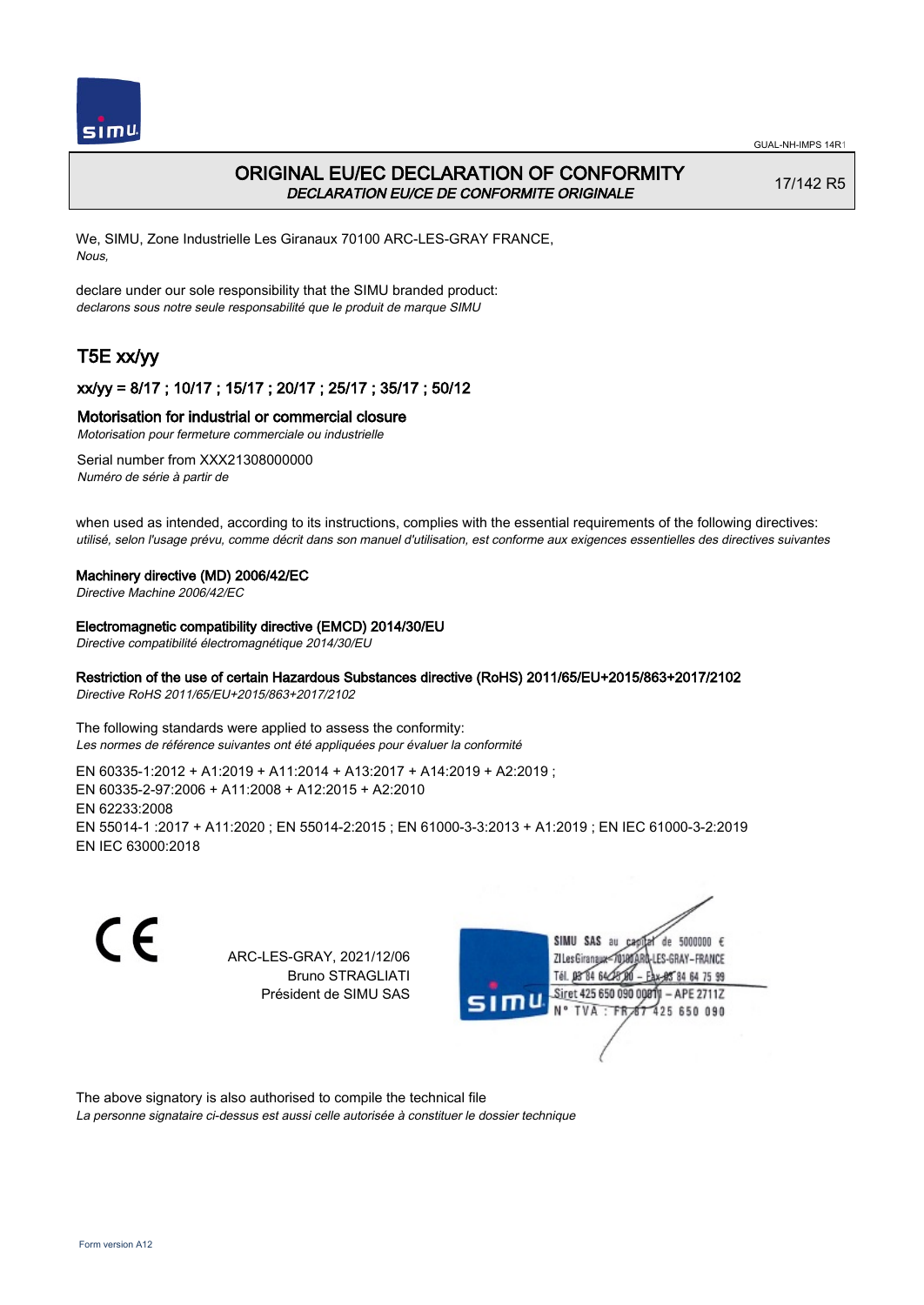

# ORIGINAL EU/EC DECLARATION OF CONFORMITY ORIGINAL EU/EG-KONFORMITÄTSERKLÄRUNG

17/142 R5

We, SIMU, Zone Industrielle Les Giranaux 70100 ARC-LES-GRAY FRANCE, Wir,

declare under our sole responsibility that the SIMU branded product: erklären unter unserer alleinigen Verantwortung, dass das mit der Marke SIMU versehene Produkt

# T5E xx/yy

## xx/yy = 8/17 ; 10/17 ; 15/17 ; 20/17 ; 25/17 ; 35/17 ; 50/12

## Motorisation for industrial or commercial closure

Motorisierung für gewerbliche Tore und Industrietore

Serial number from XXX21308000000 Seriennummer ab

when used as intended, according to its instructions, complies with the essential requirements of the following directives: den einschlägigen Bestimmungen der folgenden Richtlinien entspricht, wenn es nach den Anweisungen des Herstellers bestimmungsgemäß verwendet wird

## Machinery directive (MD) 2006/42/EC

Maschinenrichtlinie 2006/42/EC

### Electromagnetic compatibility directive (EMCD) 2014/30/EU

Richtlinie über die elektromagnetische Verträglichkeit 2014/30/EU

### Restriction of the use of certain Hazardous Substances directive (RoHS) 2011/65/EU+2015/863+2017/2102

RoHS-Richtlinie 2011/65/EU+2015/863+2017/2102

The following standards were applied to assess the conformity: Die Konformität wird durch die Einhaltung folgender Normen nachgewiesen

EN 60335‑1:2012 + A1:2019 + A11:2014 + A13:2017 + A14:2019 + A2:2019 ; EN 60335‑2‑97:2006 + A11:2008 + A12:2015 + A2:2010 EN 62233:2008 EN 55014‑1 :2017 + A11:2020 ; EN 55014‑2:2015 ; EN 61000‑3‑3:2013 + A1:2019 ; EN IEC 61000‑3‑2:2019 EN IEC 63000:2018

CE

ARC-LES-GRAY, 2021/12/06 Bruno STRAGLIATI Président de SIMU SAS



The above signatory is also authorised to compile the technical file

Die oben genannte Person ist auch bevollmächtigt, die relevanten technischen Unterlagen zusammenzustellen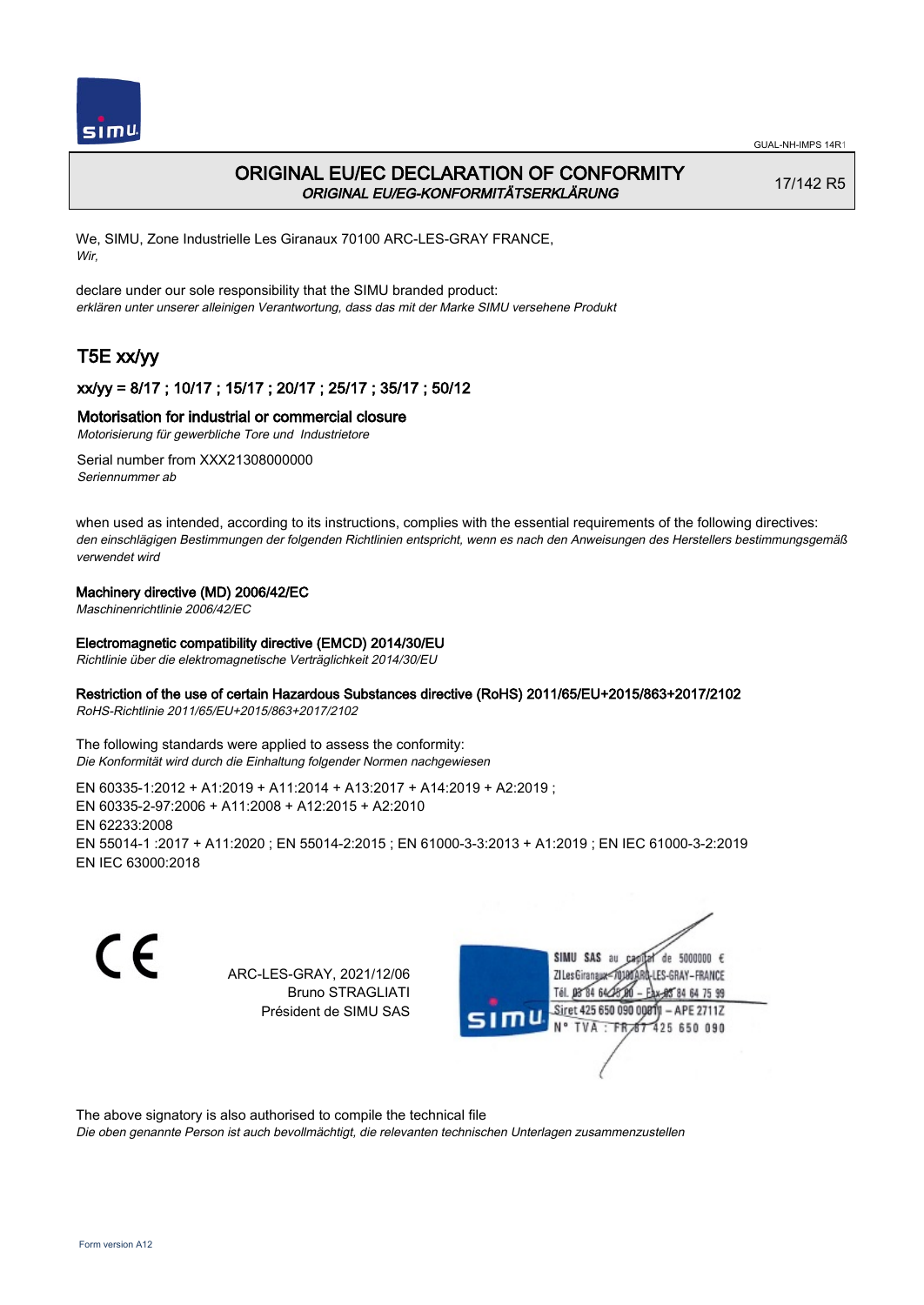



# ORIGINAL EU/EC DECLARATION OF CONFORMITY DECLARACIÓN UE/CE DE CONFORMIDAD ORIGINAL

17/142 R5

We, SIMU, Zone Industrielle Les Giranaux 70100 ARC-LES-GRAY FRANCE, Nosotros,

declare under our sole responsibility that the SIMU branded product: declaramos bajo nuestra única responsabilidad, que los productos de la marca SIMU

# T5E xx/yy

## xx/yy = 8/17 ; 10/17 ; 15/17 ; 20/17 ; 25/17 ; 35/17 ; 50/12

## Motorisation for industrial or commercial closure

Motorización de cierres industriales y comerciales

Serial number from XXX21308000000 número de serie a partir de

when used as intended, according to its instructions, complies with the essential requirements of the following directives: cuando se utilizan según el uso previsto, de conformidad con sus instrucciones, cumplen con los requisitos esenciales de las siguientes directivas

### Machinery directive (MD) 2006/42/EC

Directiva "Máquinas" 2006/42/EC

### Electromagnetic compatibility directive (EMCD) 2014/30/EU

Directiva compatibilidad electromagnética 2014/30/EU

### Restriction of the use of certain Hazardous Substances directive (RoHS) 2011/65/EU+2015/863+2017/2102

Directiva RoHS 2011/65/EU+2015/863+2017/2102

The following standards were applied to assess the conformity: Las siguientes normas de referencia han sido aplicadas para evaluar la conformidad

EN 60335‑1:2012 + A1:2019 + A11:2014 + A13:2017 + A14:2019 + A2:2019 ; EN 60335‑2‑97:2006 + A11:2008 + A12:2015 + A2:2010 EN 62233:2008 EN 55014‑1 :2017 + A11:2020 ; EN 55014‑2:2015 ; EN 61000‑3‑3:2013 + A1:2019 ; EN IEC 61000‑3‑2:2019 EN IEC 63000:2018

CE

ARC-LES-GRAY, 2021/12/06 Bruno STRAGLIATI Président de SIMU SAS



The above signatory is also authorised to compile the technical file

el firmante, anteriormente mencionado tambien esta facultado para elaborar el expediente tecnico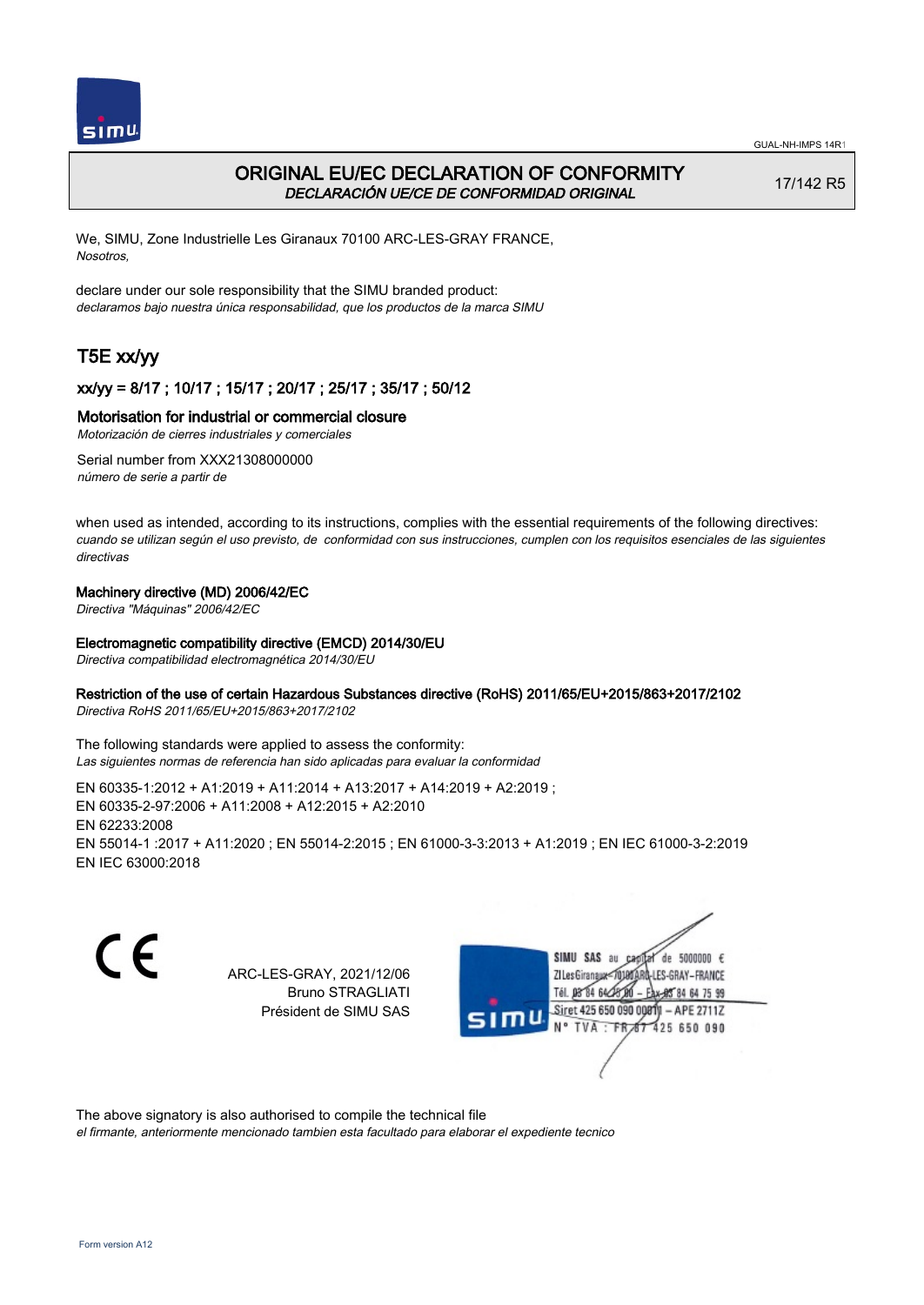

# ORIGINAL EU/EC DECLARATION OF CONFORMITY DICHIARAZIONE DI CONFORMITÀ UE/CE ORIGINALE

17/142 R5

We, SIMU, Zone Industrielle Les Giranaux 70100 ARC-LES-GRAY FRANCE, Noi,

declare under our sole responsibility that the SIMU branded product: dichiariamo sotto la nostra esclusiva responsabilità che l'appareccho di marca SIMU

# T5E xx/yy

## xx/yy = 8/17 ; 10/17 ; 15/17 ; 20/17 ; 25/17 ; 35/17 ; 50/12

### Motorisation for industrial or commercial closure

Motorizzazione per portone e serranda commerciale o industriale

Serial number from XXX21308000000 Numero di serie a partire da

when used as intended, according to its instructions, complies with the essential requirements of the following directives: se utilizzato secondo l'uso previsto, come descritto nel suo manuale d'istruzioni, è conforme ai requisiti essenziali delle seguenti Direttive

#### Machinery directive (MD) 2006/42/EC

Direttiva Macchine 2006/42/EC

#### Electromagnetic compatibility directive (EMCD) 2014/30/EU

Direttiva compatibilità elettromagnetica 2014/30/EU

## Restriction of the use of certain Hazardous Substances directive (RoHS) 2011/65/EU+2015/863+2017/2102

Direttiva RoHS 2011/65/EU+2015/863+2017/2102

The following standards were applied to assess the conformity: I seguenti standard di riferimento sono stati applicati per ottenere la conformità

EN 60335‑1:2012 + A1:2019 + A11:2014 + A13:2017 + A14:2019 + A2:2019 ; EN 60335‑2‑97:2006 + A11:2008 + A12:2015 + A2:2010 EN 62233:2008 EN 55014‑1 :2017 + A11:2020 ; EN 55014‑2:2015 ; EN 61000‑3‑3:2013 + A1:2019 ; EN IEC 61000‑3‑2:2019 EN IEC 63000:2018

C E SIMU SAS au  $de$  5000000  $f$ ARC-LES-GRAY, 2021/12/06 71 les Giranaux</r01 LES-GRAY-FRANCE Bruno STRAGLIATI TH DR R4 642 64 75 99 Président de SIMU SAS Siret 425 650 090 0081  $-$  APE 2711Z TVA: FR 425 650 090

The above signatory is also authorised to compile the technical file Il firmatario è inoltre autorizzato a costituire il fascicolo tecnico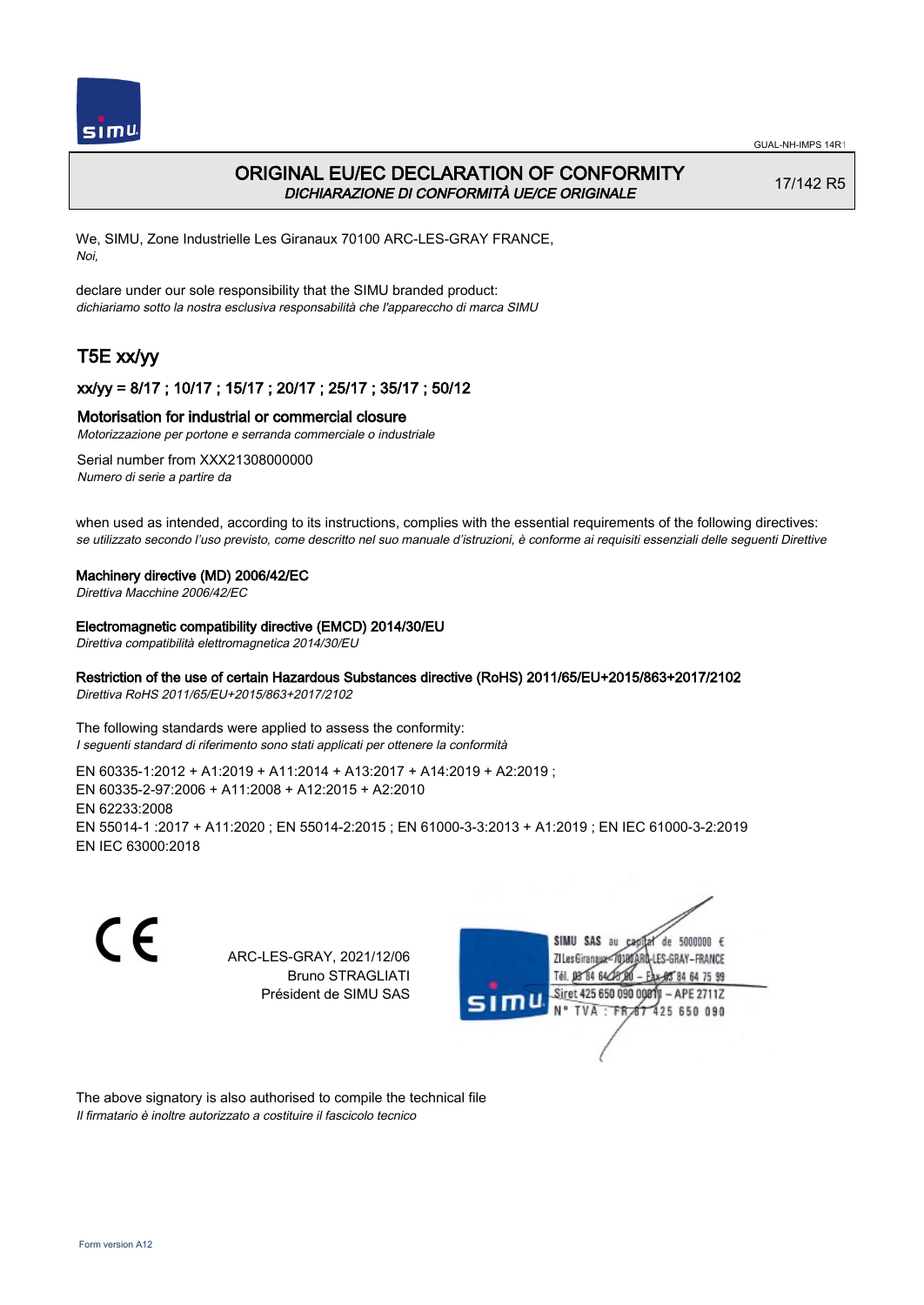

# ORIGINAL EU/EC DECLARATION OF CONFORMITY ОРИГИНАЛНА EU/EC ДЕКЛАРАЦИЯ ЗА СЪОТВЕТСТВИЕ

17/142 R5

We, SIMU, Zone Industrielle Les Giranaux 70100 ARC-LES-GRAY FRANCE, Ние,

declare under our sole responsibility that the SIMU branded product: декларираме на своя лична отговорност, че продукт с търговска марка SIMU

# T5E xx/yy

## xx/yy = 8/17 ; 10/17 ; 15/17 ; 20/17 ; 25/17 ; 35/17 ; 50/12

## Motorisation for industrial or commercial closure

Моторизация за индустриални или търговски затваряния

Serial number from XXX21308000000 сериен номер от

when used as intended, according to its instructions, complies with the essential requirements of the following directives: когато се използва съобразно предназначението си и в съответствие с инструкциите е в съответствие с основните изисквания на следните директиви

## Machinery directive (MD) 2006/42/EC

Машинна директива 2006/42/EC

## Electromagnetic compatibility directive (EMCD) 2014/30/EU

Директива за електромагнитна съвместимост 2014/30/EU

### Restriction of the use of certain Hazardous Substances directive (RoHS) 2011/65/EU+2015/863+2017/2102

RoHS Директива относно ограничението на употребата на определени опасни вещества в електрическото и електронното оборудване 2011/65/EU+2015/863+2017/2102

The following standards were applied to assess the conformity: Следните референтни стандарти са приложени за оценяване на съответствието

EN 60335‑1:2012 + A1:2019 + A11:2014 + A13:2017 + A14:2019 + A2:2019 ; EN 60335‑2‑97:2006 + A11:2008 + A12:2015 + A2:2010 EN 62233:2008 EN 55014‑1 :2017 + A11:2020 ; EN 55014‑2:2015 ; EN 61000‑3‑3:2013 + A1:2019 ; EN IEC 61000‑3‑2:2019 EN IEC 63000:2018

C E

ARC-LES-GRAY, 2021/12/06 Bruno STRAGLIATI Président de SIMU SAS

SIMU SAS au  $cardiz$  de 5000000  $\epsilon$ LES-GRAY-FRANCE ZI Les Giranaux</DJ80AF Tél. 08 84 64 28 85 84 64 75 99 Siret 425 650 090 008TV  $-$  APE 2711Z N° TVA: FRAT 425 650 090

The above signatory is also authorised to compile the technical file Гоеподписващия също е упълномощен да съставя техническо досие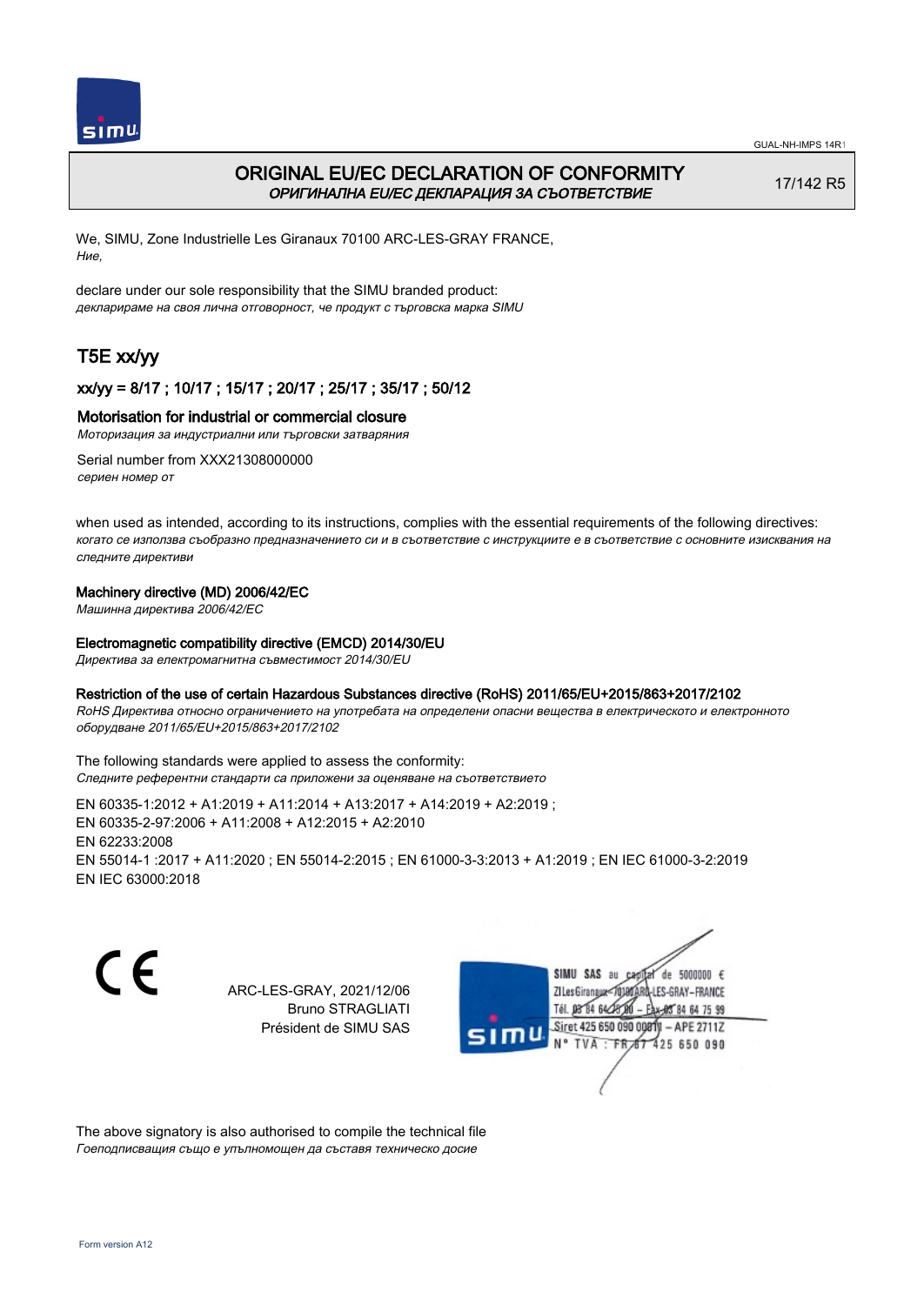

# ORIGINAL EU/EC DECLARATION OF CONFORMITY ORIGINÁLNÍ EU/ES PROHLÁŠENÍ O SHODĚ

17/142 R5

We, SIMU, Zone Industrielle Les Giranaux 70100 ARC-LES-GRAY FRANCE, My,

declare under our sole responsibility that the SIMU branded product: prohlašujeme na svou výlučnou odpovědnost, že výrobek značky SIMU

# T5E xx/yy

## xx/yy = 8/17 ; 10/17 ; 15/17 ; 20/17 ; 25/17 ; 35/17 ; 50/12

### Motorisation for industrial or commercial closure

Pohon pro průmyslová nebo komerční vrata

Serial number from XXX21308000000 Sériové číslo od

when used as intended, according to its instructions, complies with the essential requirements of the following directives: pokud je používán v souladu s účelem použití a s návodem, splňuje základní požadavky těchto směrnic

### Machinery directive (MD) 2006/42/EC

Směrnice o strojních zařízeních 2006/42/EC

#### Electromagnetic compatibility directive (EMCD) 2014/30/EU

Směrnice o elektromagnetické kompatibilitě 2014/30/EU

### Restriction of the use of certain Hazardous Substances directive (RoHS) 2011/65/EU+2015/863+2017/2102

Směrnice o omezení používání některých nebezpečných látek v elektrických a elektronických zařízeních 2011/65/EU+2015/863+2017/2102

The following standards were applied to assess the conformity: Pro posouzení shody byly použity následující normy

EN 60335‑1:2012 + A1:2019 + A11:2014 + A13:2017 + A14:2019 + A2:2019 ; EN 60335‑2‑97:2006 + A11:2008 + A12:2015 + A2:2010 EN 62233:2008 EN 55014‑1 :2017 + A11:2020 ; EN 55014‑2:2015 ; EN 61000‑3‑3:2013 + A1:2019 ; EN IEC 61000‑3‑2:2019 EN IEC 63000:2018

C E

ARC-LES-GRAY, 2021/12/06 Bruno STRAGLIATI Président de SIMU SAS



The above signatory is also authorised to compile the technical file Výše uvedená osoba je také osoba pověřená sestavením technické dokumentace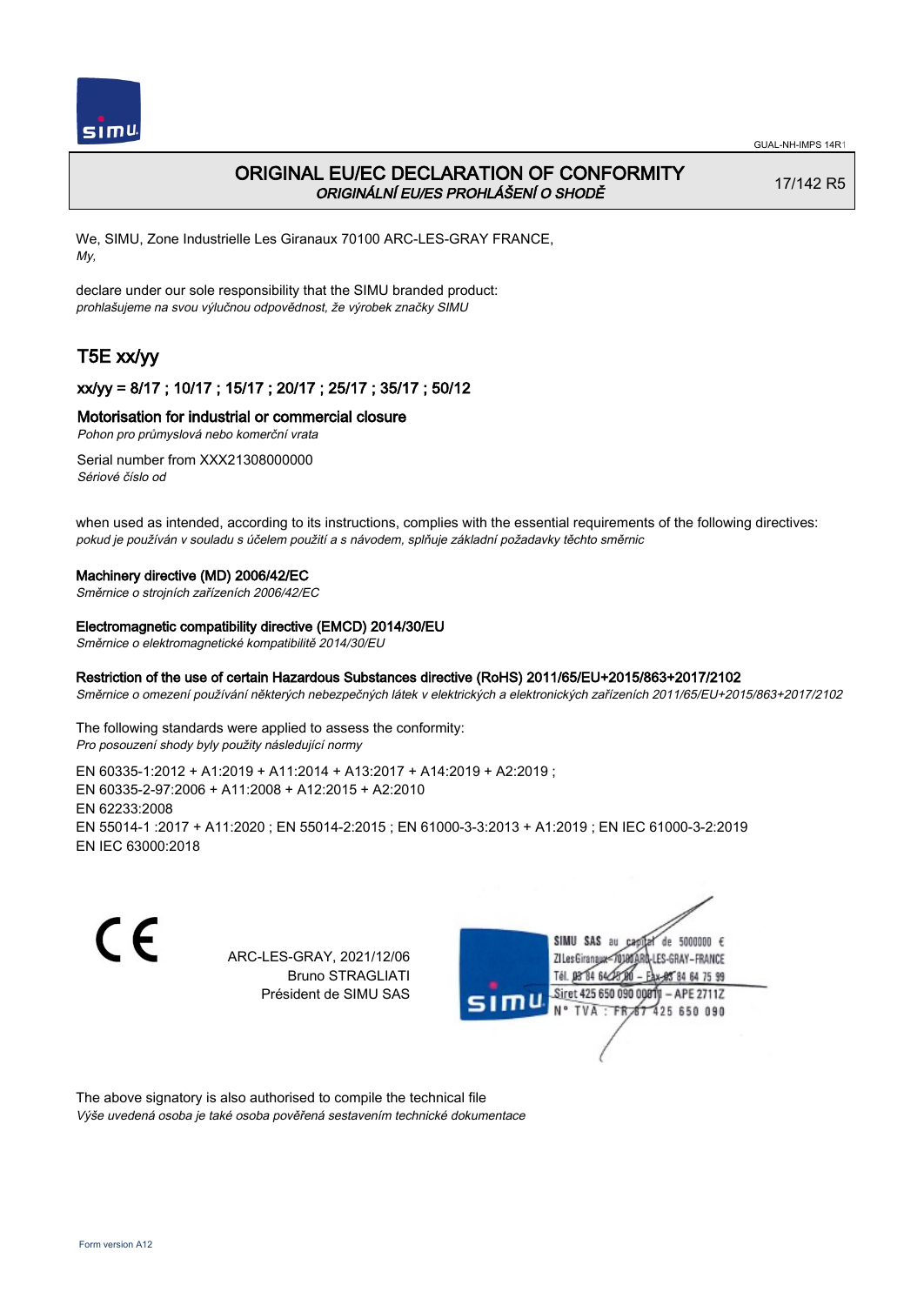

# ORIGINAL EU/EC DECLARATION OF CONFORMITY ORIGINAL EU/EF-OVERENSSTEMMELSESERKLÆRING

17/142 R5

We, SIMU, Zone Industrielle Les Giranaux 70100 ARC-LES-GRAY FRANCE, Vi,

declare under our sole responsibility that the SIMU branded product: erklærer som eneansvarlige, at SIMU mærkede produkter

# T5E xx/yy

## xx/yy = 8/17 ; 10/17 ; 15/17 ; 20/17 ; 25/17 ; 35/17 ; 50/12

## Motorisation for industrial or commercial closure

Motorisering til industriel eller kommerciel sikring

Serial number from XXX21308000000 serienummer fra

when used as intended, according to its instructions, complies with the essential requirements of the following directives: når det anvendes efter hensigten, efter dennes instrukser, overholder kravene i følgende direktiver

### Machinery directive (MD) 2006/42/EC

Maskindirektivet 2006/42/EC

### Electromagnetic compatibility directive (EMCD) 2014/30/EU

Elektromagnetisk kompatibilitet direktiv 2014/30/EU

### Restriction of the use of certain Hazardous Substances directive (RoHS) 2011/65/EU+2015/863+2017/2102

RoHS direktiv 2011/65/EU+2015/863+2017/2102

The following standards were applied to assess the conformity: Referencestandarderne der følger blev anvendt til at vurdere overholdelsen

EN 60335‑1:2012 + A1:2019 + A11:2014 + A13:2017 + A14:2019 + A2:2019 ; EN 60335‑2‑97:2006 + A11:2008 + A12:2015 + A2:2010 EN 62233:2008 EN 55014‑1 :2017 + A11:2020 ; EN 55014‑2:2015 ; EN 61000‑3‑3:2013 + A1:2019 ; EN IEC 61000‑3‑2:2019 EN IEC 63000:2018

C E de 5000000  $\epsilon$ SIMU SAS au ARC-LES-GRAY, 2021/12/06 71 les Giranaux-7018 LES-GRAY-FRANCE Bruno STRAGLIATI Tél. **DR R4 64-25** 64 75 99 Président de SIMU SAS Siret 425 650 090 0081  $-$  APE 2711Z TVA: FR<sub>4</sub>57 425 650 090

The above signatory is also authorised to compile the technical file Personen nævnt ovenfor er også godkendt til at udarbejde det tekniske dossier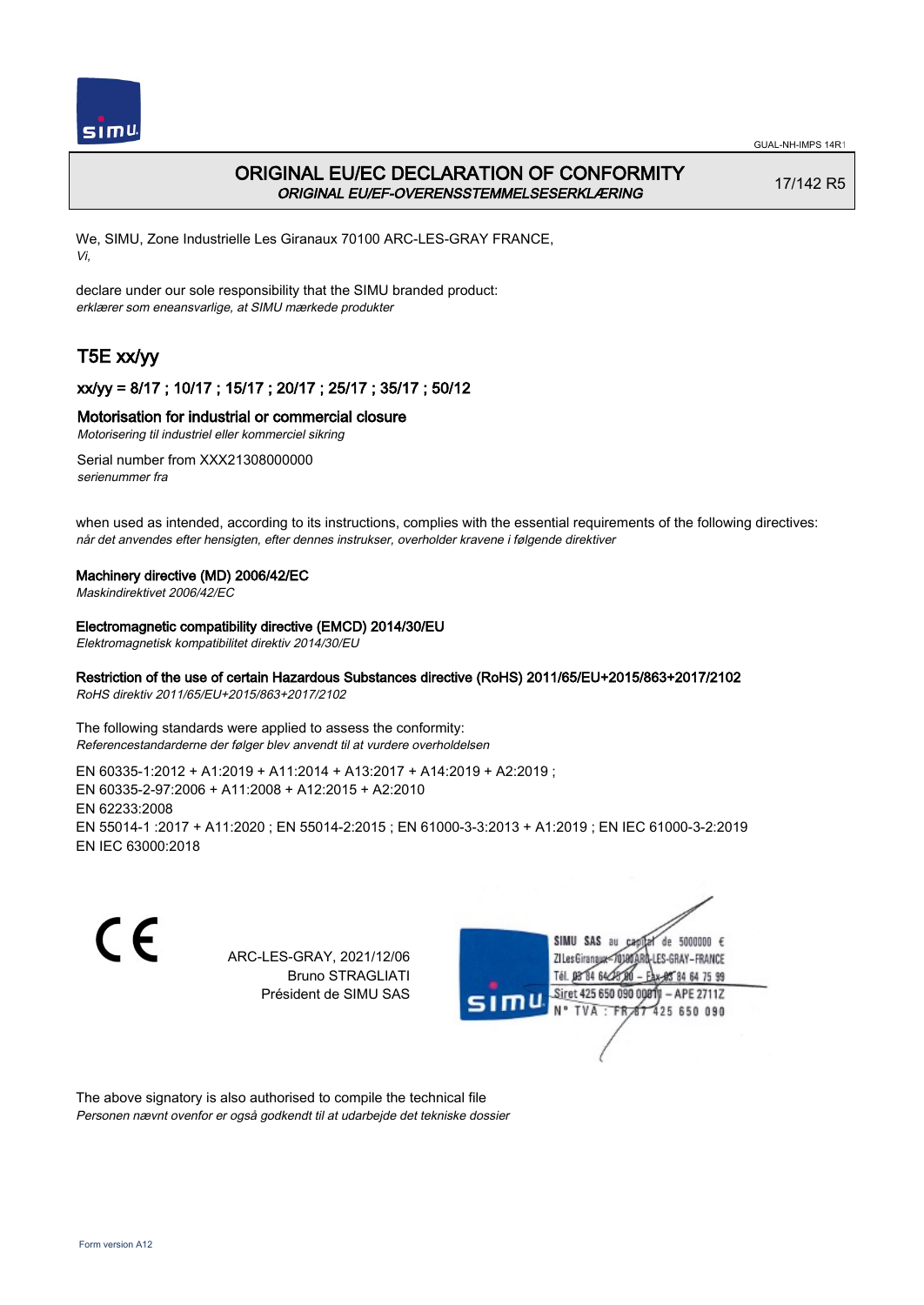

# ORIGINAL EU/EC DECLARATION OF CONFORMITY EL/EK VASTAVUSDEKLARATSIOON

17/142 R5

We, SIMU, Zone Industrielle Les Giranaux 70100 ARC-LES-GRAY FRANCE, Meie,

declare under our sole responsibility that the SIMU branded product: kinnitame kogu vastutusega, et SIMU kaubamärgiga tooted

# T5E xx/yy

## xx/yy = 8/17 ; 10/17 ; 15/17 ; 20/17 ; 25/17 ; 35/17 ; 50/12

### Motorisation for industrial or commercial closure

Tööstuslike ja kaubanduslike uste motoriseering

Serial number from XXX21308000000 Seerianumber alates

when used as intended, according to its instructions, complies with the essential requirements of the following directives: kui kasutatakse eesmärgipäraselt ja juhiste kohaselt, vastavad käesoleva direktiivi põhinõuetele

#### Machinery directive (MD) 2006/42/EC

Masinate direktiiv 2006/42/EC

#### Electromagnetic compatibility directive (EMCD) 2014/30/EU

Elektromagnetilise ühilduvuse direktiiv 2014/30/EU

### Restriction of the use of certain Hazardous Substances directive (RoHS) 2011/65/EU+2015/863+2017/2102

RoHs direktiiv ohtlike ainete kasutamise piirangute kohta elektri- ja elektroonikaseadmetes 2011/65/EU+2015/863+2017/2102

The following standards were applied to assess the conformity: Vastavusdeklaratsiooni hindamiseks kasutatakse järgmisi standardeid

EN 60335‑1:2012 + A1:2019 + A11:2014 + A13:2017 + A14:2019 + A2:2019 ; EN 60335‑2‑97:2006 + A11:2008 + A12:2015 + A2:2010 EN 62233:2008 EN 55014‑1 :2017 + A11:2020 ; EN 55014‑2:2015 ; EN 61000‑3‑3:2013 + A1:2019 ; EN IEC 61000‑3‑2:2019 EN IEC 63000:2018

C E

ARC-LES-GRAY, 2021/12/06 Bruno STRAGLIATI Président de SIMU SAS



The above signatory is also authorised to compile the technical file Eelpool nimetatud isik on volitatud koostama tehnilist dokumentatsiooni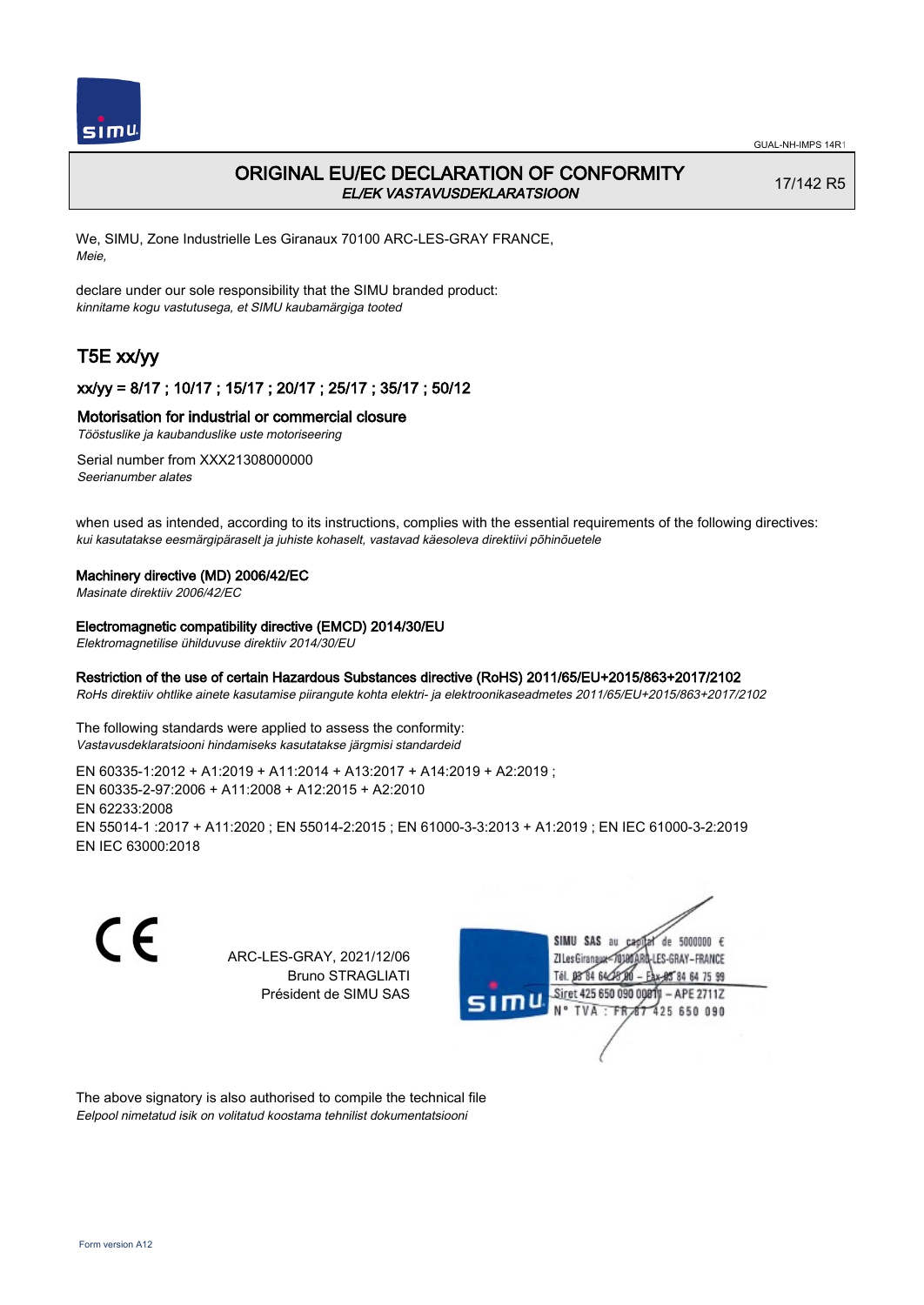

# ORIGINAL EU/EC DECLARATION OF CONFORMITY ALKUPERÄISET EU/EY-VAATIMUSTENMUKAISUUSVAKUUTUS

17/142 R5

We, SIMU, Zone Industrielle Les Giranaux 70100 ARC-LES-GRAY FRANCE, Me,

declare under our sole responsibility that the SIMU branded product: vakuutamme omalla vastuullamme, että SIMU merkkituote

# T5E xx/yy

## xx/yy = 8/17 ; 10/17 ; 15/17 ; 20/17 ; 25/17 ; 35/17 ; 50/12

### Motorisation for industrial or commercial closure

Rullautuvien murtosuojien motorisointi

Serial number from XXX21308000000 sarjanumerot

when used as intended, according to its instructions, complies with the essential requirements of the following directives: kun käytettynä oikein ja sen ohjeiden mukaan, noudattaa seuraavien direktiivien olennaisia vaatimuksia

### Machinery directive (MD) 2006/42/EC

Konedirektiivin 2006/42/EC

### Electromagnetic compatibility directive (EMCD) 2014/30/EU

Sähkömagneettinen yhteensopivuus direktiivin 2014/30/EU

# Restriction of the use of certain Hazardous Substances directive (RoHS) 2011/65/EU+2015/863+2017/2102

RoHS direktiivin 2011/65/EU+2015/863+2017/2102

The following standards were applied to assess the conformity: Seuraavia viitestandardeja sovellettiin vaatimustenmukaisuusvakuutusta arvioitaessa

EN 60335‑1:2012 + A1:2019 + A11:2014 + A13:2017 + A14:2019 + A2:2019 ; EN 60335‑2‑97:2006 + A11:2008 + A12:2015 + A2:2010 EN 62233:2008 EN 55014‑1 :2017 + A11:2020 ; EN 55014‑2:2015 ; EN 61000‑3‑3:2013 + A1:2019 ; EN IEC 61000‑3‑2:2019 EN IEC 63000:2018

C E de 5000000  $\epsilon$ SIMU SAS au ARC-LES-GRAY, 2021/12/06 71 Les Giranaux 1018 LES-GRAY-FRANCE Bruno STRAGLIATI Tél. **DR R4 64/2** 64 75 99 Président de SIMU SAS Siret 425 650 090 0081  $-$  APE 2711Z TVA: FR 425 650 090

The above signatory is also authorised to compile the technical file Yllä allekirjoittaja on myös valtuutettu kokoamaan teknisten tiedostojen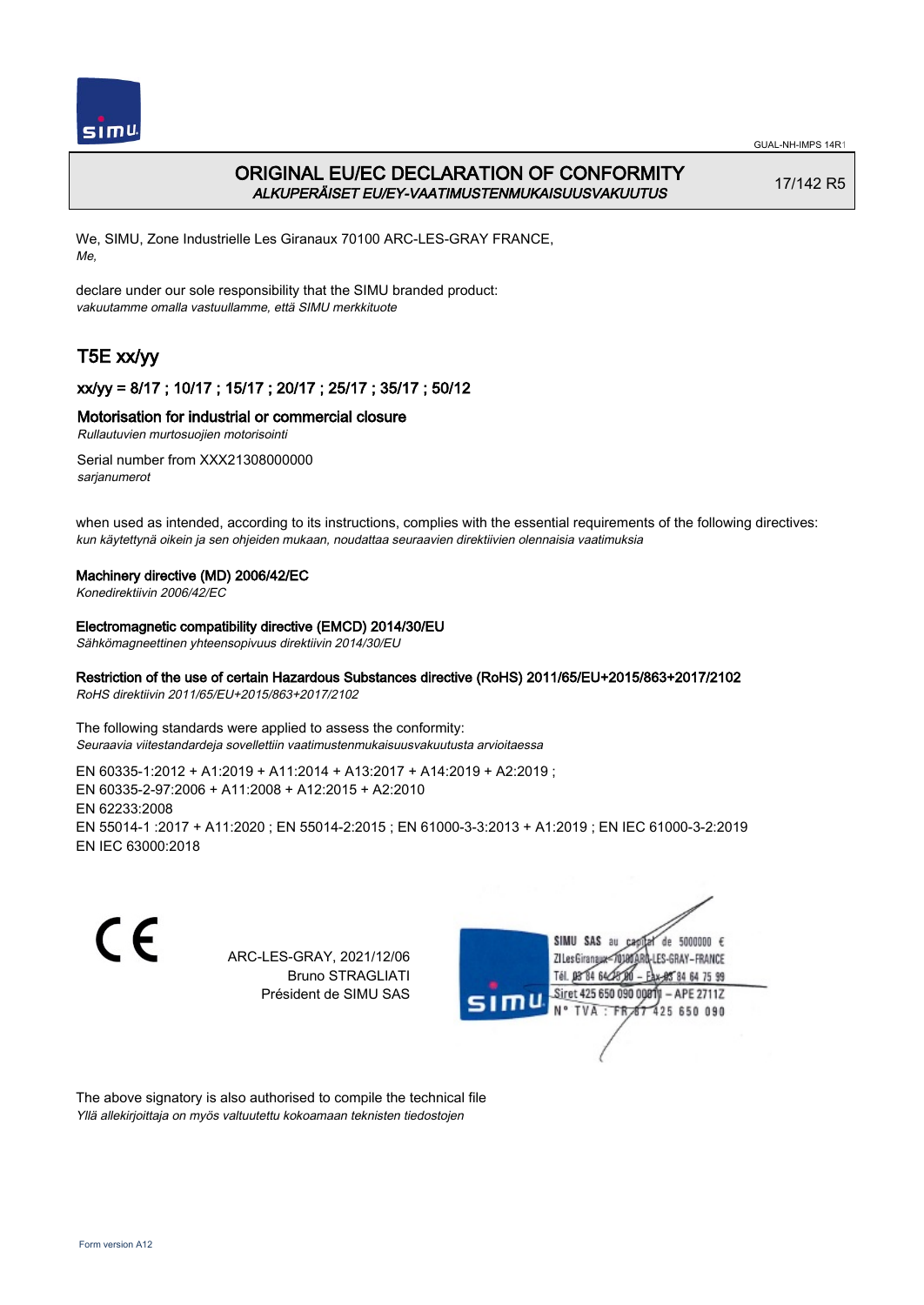

# ORIGINAL EU/EC DECLARATION OF CONFORMITY ΠΡΩΤΟΤΥΠΟ ΔΗΛΩΣΗ ΣΥΜΜΟΡΦΩΣΗΣ ΕΕ/EK

17/142 R5

We, SIMU, Zone Industrielle Les Giranaux 70100 ARC-LES-GRAY FRANCE, εμείς,

declare under our sole responsibility that the SIMU branded product: Δηλώνουμε αναλαμβάνοντας την αποκλειστική ευθύνη ότι το επώνυμο προϊόν SIMU

# T5E xx/yy

## xx/yy = 8/17 ; 10/17 ; 15/17 ; 20/17 ; 25/17 ; 35/17 ; 50/12

### Motorisation for industrial or commercial closure

Μηχανοκίνηση για βιομηχανικά ή εμπορικά κλεισίματα

Serial number from XXX21308000000 σειριακό αριθμό από

when used as intended, according to its instructions, complies with the essential requirements of the following directives: όταν χρησιμοποιείται όπως έχει προβλεφθεί, σύμφωνα με τις οδηγίες του, συμφωνεί με τις βασικές απαιτήσεις των ακόλουθων οδηγιών

#### Machinery directive (MD) 2006/42/EC

Οδηγία περι μηχανικού εξοπλισμού 2006/42/EC

#### Electromagnetic compatibility directive (EMCD) 2014/30/EU

Οδηγία ηλεκτρομαγνητικής συμβατότητας 2014/30/EU

## Restriction of the use of certain Hazardous Substances directive (RoHS) 2011/65/EU+2015/863+2017/2102

Οδηγίας RoHS 2011/65/EU+2015/863+2017/2102

The following standards were applied to assess the conformity: Τα πρότυπα αναφοράς που ακολουθούν εφαρμόστηκαν με σκοπό την αξιολόγηση της συμμόρφωσης

EN 60335‑1:2012 + A1:2019 + A11:2014 + A13:2017 + A14:2019 + A2:2019 ; EN 60335‑2‑97:2006 + A11:2008 + A12:2015 + A2:2010 EN 62233:2008 EN 55014‑1 :2017 + A11:2020 ; EN 55014‑2:2015 ; EN 61000‑3‑3:2013 + A1:2019 ; EN IEC 61000‑3‑2:2019 EN IEC 63000:2018

C E SIMU SAS au ARC-LES-GRAY, 2021/12/06 ZI Les Giranaux</D180 Bruno STRAGLIATI Tél. 08 84 64 28 Président de SIMU SAS TVA: FR



The above signatory is also authorised to compile the technical file

Το πρόσωπο που αναφέρεται παραπάνω είναι επίσης εξουσιοδοτημένο να καταρτίσει τον τεχνικό φάκελο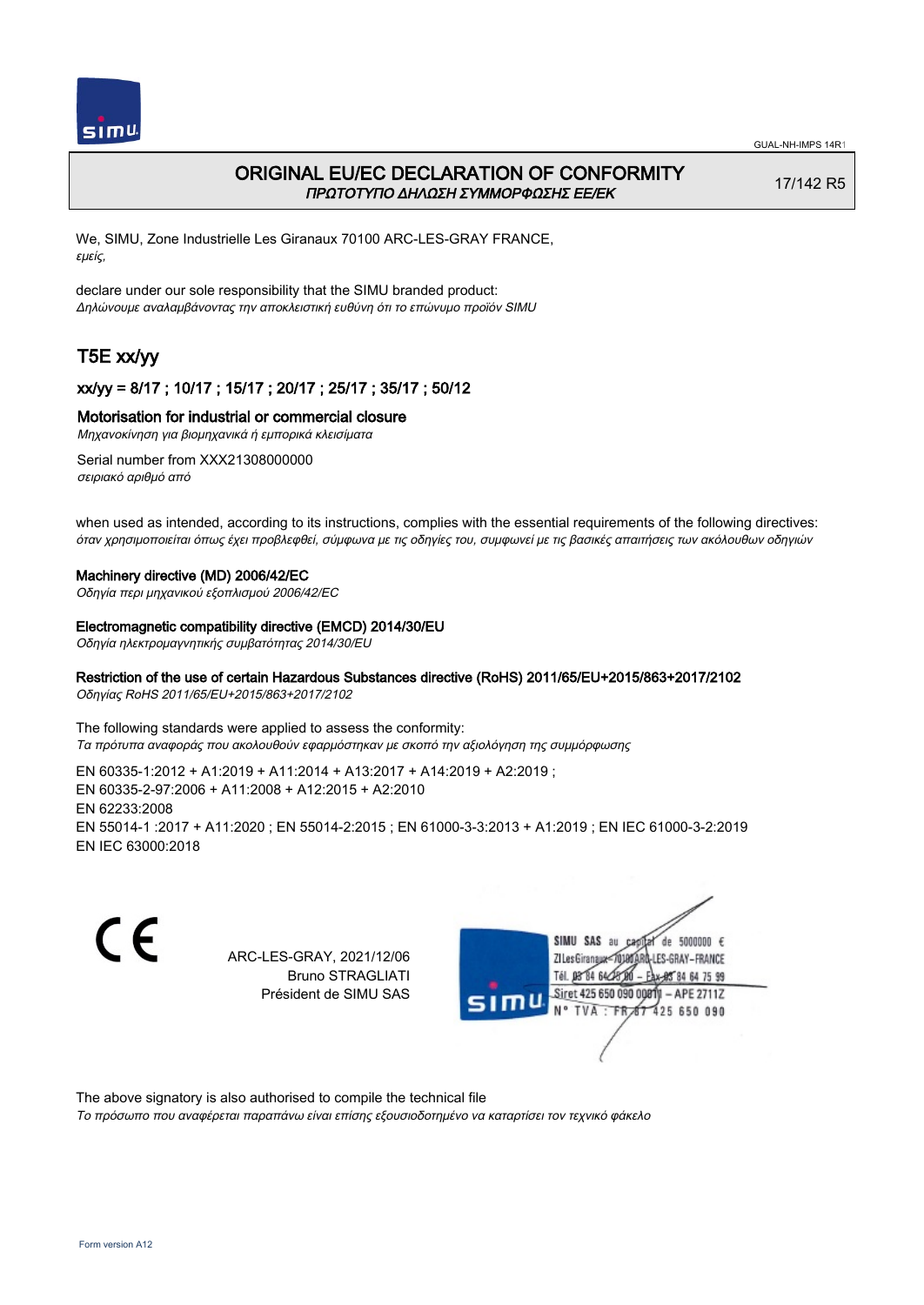

# ORIGINAL EU/EC DECLARATION OF CONFORMITY ORGINALNA EU/EC DEKLARACIJA O USKLAĐENOSTI

17/142 R5

We, SIMU, Zone Industrielle Les Giranaux 70100 ARC-LES-GRAY FRANCE, Mi,

declare under our sole responsibility that the SIMU branded product: izjavljujemo pod punom odgovornošču da je proizvod marke SIMU

# T5E xx/yy

## xx/yy = 8/17 ; 10/17 ; 15/17 ; 20/17 ; 25/17 ; 35/17 ; 50/12

## Motorisation for industrial or commercial closure

Motorizacija industrijskih vrata

Serial number from XXX21308000000 Serijski broj iz

when used as intended, according to its instructions, complies with the essential requirements of the following directives: ako se upotrebljava prema namjeni, prema važećim uputama, usklađen sa prijeko potrebnim zahtijevima slijedećih direktiva

### Machinery directive (MD) 2006/42/EC

Direktiva o strojevima 2006/42/EC

### Electromagnetic compatibility directive (EMCD) 2014/30/EU

Direktiva o elektromagnetskoj usklađenosti 2014/30/EU

# Restriction of the use of certain Hazardous Substances directive (RoHS) 2011/65/EU+2015/863+2017/2102

Direktiva RoHS 2011/65/EU+2015/863+2017/2102

The following standards were applied to assess the conformity: Slijedeće reference standarda se primjenjuju da se odredi usklađenost

EN 60335‑1:2012 + A1:2019 + A11:2014 + A13:2017 + A14:2019 + A2:2019 ; EN 60335‑2‑97:2006 + A11:2008 + A12:2015 + A2:2010 EN 62233:2008 EN 55014‑1 :2017 + A11:2020 ; EN 55014‑2:2015 ; EN 61000‑3‑3:2013 + A1:2019 ; EN IEC 61000‑3‑2:2019 EN IEC 63000:2018

C E de 5000000  $\epsilon$ SIMU SAS au ARC-LES-GRAY, 2021/12/06 71 les Giranaux-7018 LES-GRAY-FRANCE Bruno STRAGLIATI Tél. 08 R4 64 2 64 75 99 Président de SIMU SAS Siret 425 650 090 0081  $-$  APE 2711Z TVA: FR<sub>4</sub>57 425 650 090

The above signatory is also authorised to compile the technical file Gore navedeni potpisnik također je ovlašten za sastavljanje tehničkog dokumenta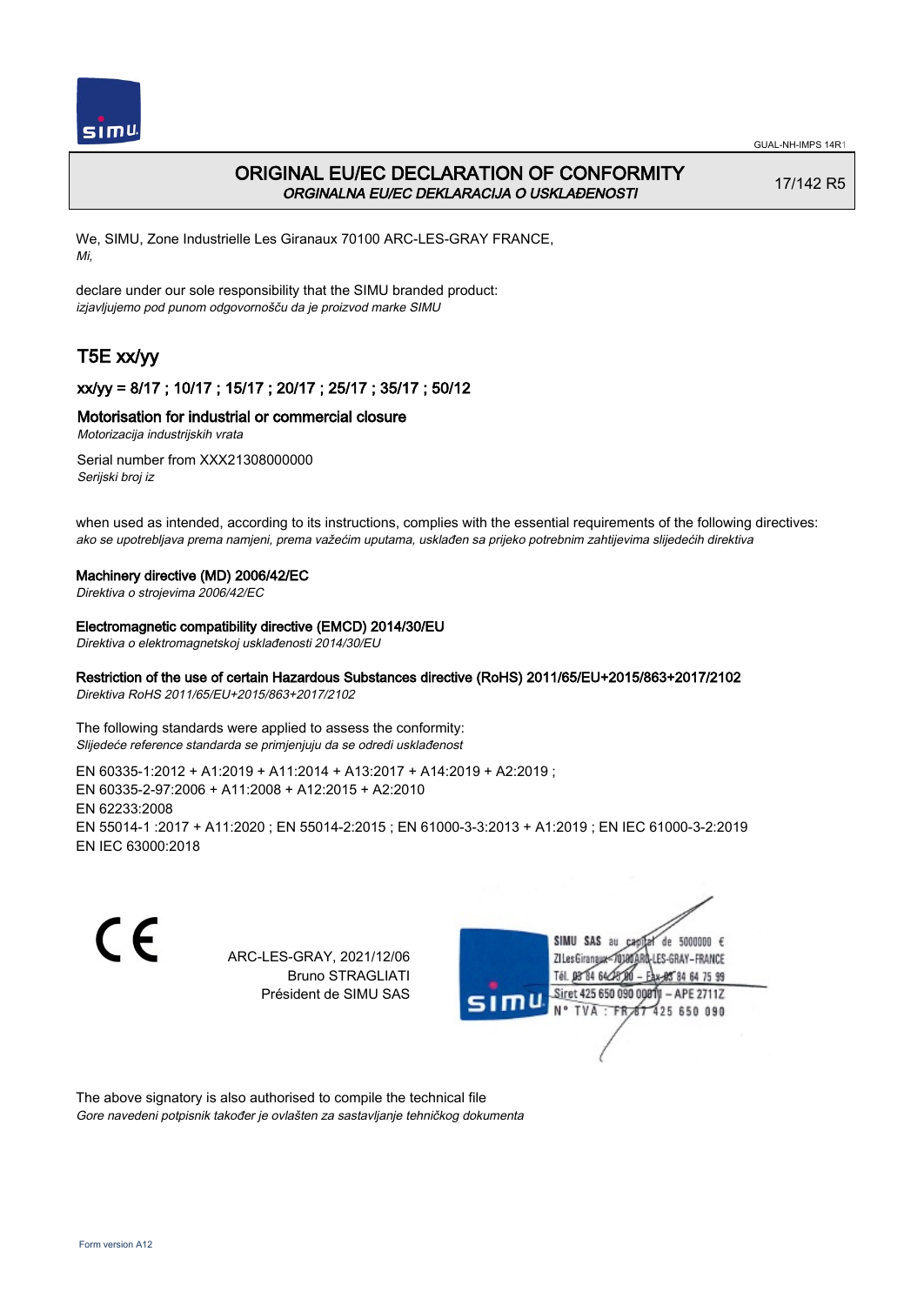

# ORIGINAL EU/EC DECLARATION OF CONFORMITY Eredeti EU/CE Megfelelőségi Nyilatkozat

17/142 R5

We, SIMU, Zone Industrielle Les Giranaux 70100 ARC-LES-GRAY FRANCE, Alulírott,

declare under our sole responsibility that the SIMU branded product: felelősségünk teljes tudatában kijelentjük, hogy a szóban forgó SIMU termék

# T5E xx/yy

## xx/yy = 8/17 ; 10/17 ; 15/17 ; 20/17 ; 25/17 ; 35/17 ; 50/12

### Motorisation for industrial or commercial closure

Ipari vagy lakossági bejáratok motorizálása

Serial number from XXX21308000000 Sorozatszámtól

when used as intended, according to its instructions, complies with the essential requirements of the following directives: megfelel, az alábbi irányelvekben megfogalmazott alapvető követelményeknek

### Machinery directive (MD) 2006/42/EC

Gépekre vonatkozó irányelv 2006/42/EC

#### Electromagnetic compatibility directive (EMCD) 2014/30/EU

Elektromágneses megfelelőségi irányelv 2014/30/EU

### Restriction of the use of certain Hazardous Substances directive (RoHS) 2011/65/EU+2015/863+2017/2102

RoHS irányelv 2011/65/EU+2015/863+2017/2102

The following standards were applied to assess the conformity: A megfelelőség biztosításának érdekében az alábbi szabványok kerültek alkalmazásra

EN 60335‑1:2012 + A1:2019 + A11:2014 + A13:2017 + A14:2019 + A2:2019 ; EN 60335‑2‑97:2006 + A11:2008 + A12:2015 + A2:2010 EN 62233:2008 EN 55014‑1 :2017 + A11:2020 ; EN 55014‑2:2015 ; EN 61000‑3‑3:2013 + A1:2019 ; EN IEC 61000‑3‑2:2019 EN IEC 63000:2018

C E de 5000000  $\epsilon$ SIMU SAS au ARC-LES-GRAY, 2021/12/06 71 les Giranaux-7018 LES-GRAY-FRANCE Bruno STRAGLIATI Tél. **DR R4 64/2** 64 75 99 Président de SIMU SAS Siret 425 650 090 0081  $-$  APE 2711Z TVA: FR 425 650 090

The above signatory is also authorised to compile the technical file A fent említett aláíró is jogosult a műszaki dokumentáció összeállítására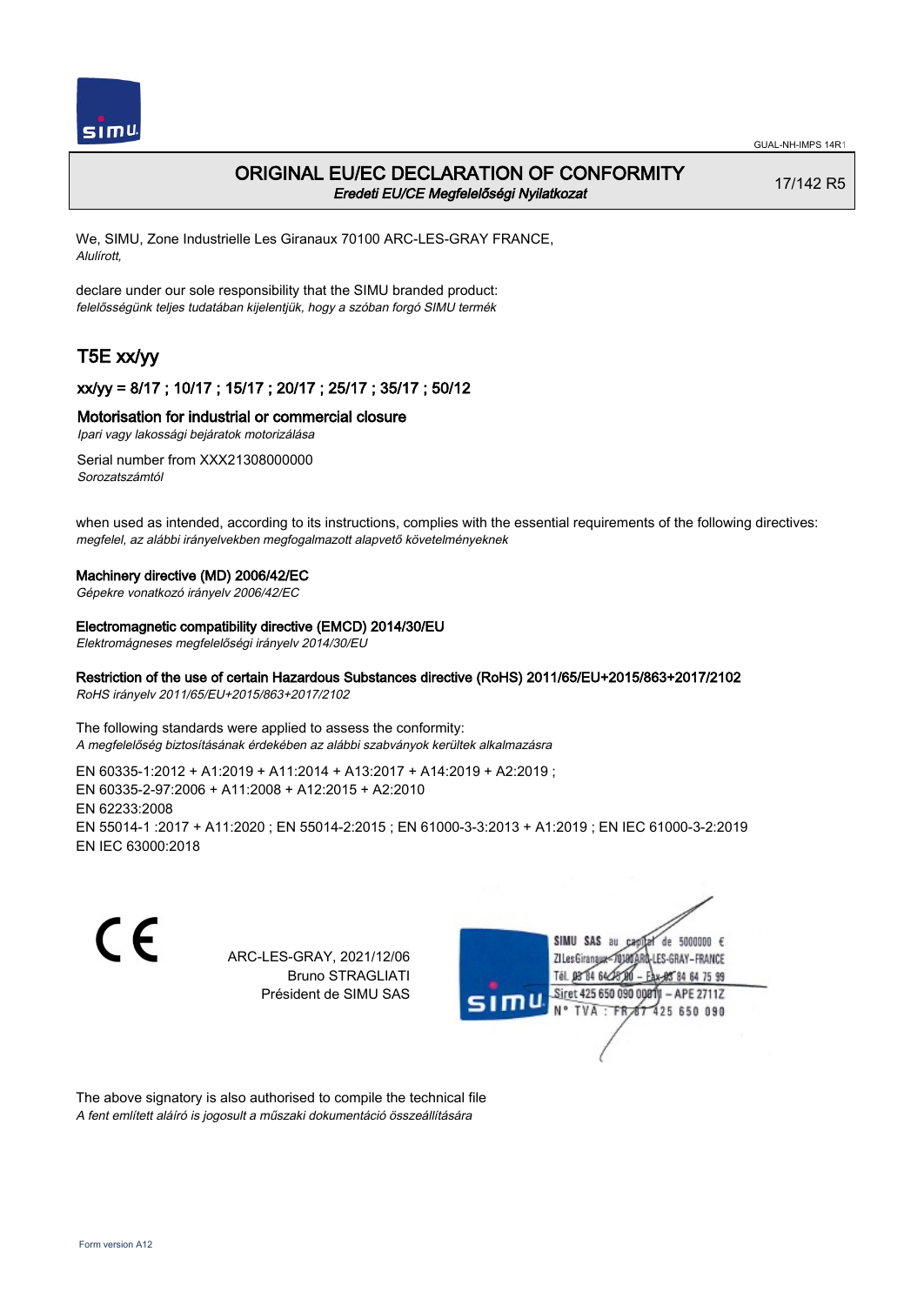

# ORIGINAL EU/EC DECLARATION OF CONFORMITY ORIGINALI ES/EB ATITIKTIES DEKLARACIJA

17/142 R5

We, SIMU, Zone Industrielle Les Giranaux 70100 ARC-LES-GRAY FRANCE, Mes,

declare under our sole responsibility that the SIMU branded product: atsakingai deklaruojame, kad SIMU kompanijos produktas

# T5E xx/yy

## xx/yy = 8/17 ; 10/17 ; 15/17 ; 20/17 ; 25/17 ; 35/17 ; 50/12

## Motorisation for industrial or commercial closure

Pramoninių ir komercinių uždangų automatizavimas

Serial number from XXX21308000000 Serijos numeris nuo

when used as intended, according to its instructions, complies with the essential requirements of the following directives: naudojamas pagal paskirtį, pagal gamintojo instrukcijas, atitinka esminius šių Direktyvų reikalavimus

### Machinery directive (MD) 2006/42/EC

Mašinų direktyva 2006/42/EC

Electromagnetic compatibility directive (EMCD) 2014/30/EU

Elektromagnetinio suderinamumo direktyva 2014/30/EU

## Restriction of the use of certain Hazardous Substances directive (RoHS) 2011/65/EU+2015/863+2017/2102

PMNA (RoHS) direktyva 2011/65/EU+2015/863+2017/2102

The following standards were applied to assess the conformity: Įverinti deklaruojamą atitiktį buvo taikomi toliau nurodyti standartai

EN 60335‑1:2012 + A1:2019 + A11:2014 + A13:2017 + A14:2019 + A2:2019 ; EN 60335‑2‑97:2006 + A11:2008 + A12:2015 + A2:2010 EN 62233:2008 EN 55014‑1 :2017 + A11:2020 ; EN 55014‑2:2015 ; EN 61000‑3‑3:2013 + A1:2019 ; EN IEC 61000‑3‑2:2019 EN IEC 63000:2018

C E ARC-LES-GRAY, 2021/12/06 Bruno STRAGLIATI Président de SIMU SAS



The above signatory is also authorised to compile the technical file Asmuo, pasirašęs šią deklaraciją, taip pat turi įgaliojimą sudaryti techninę bylą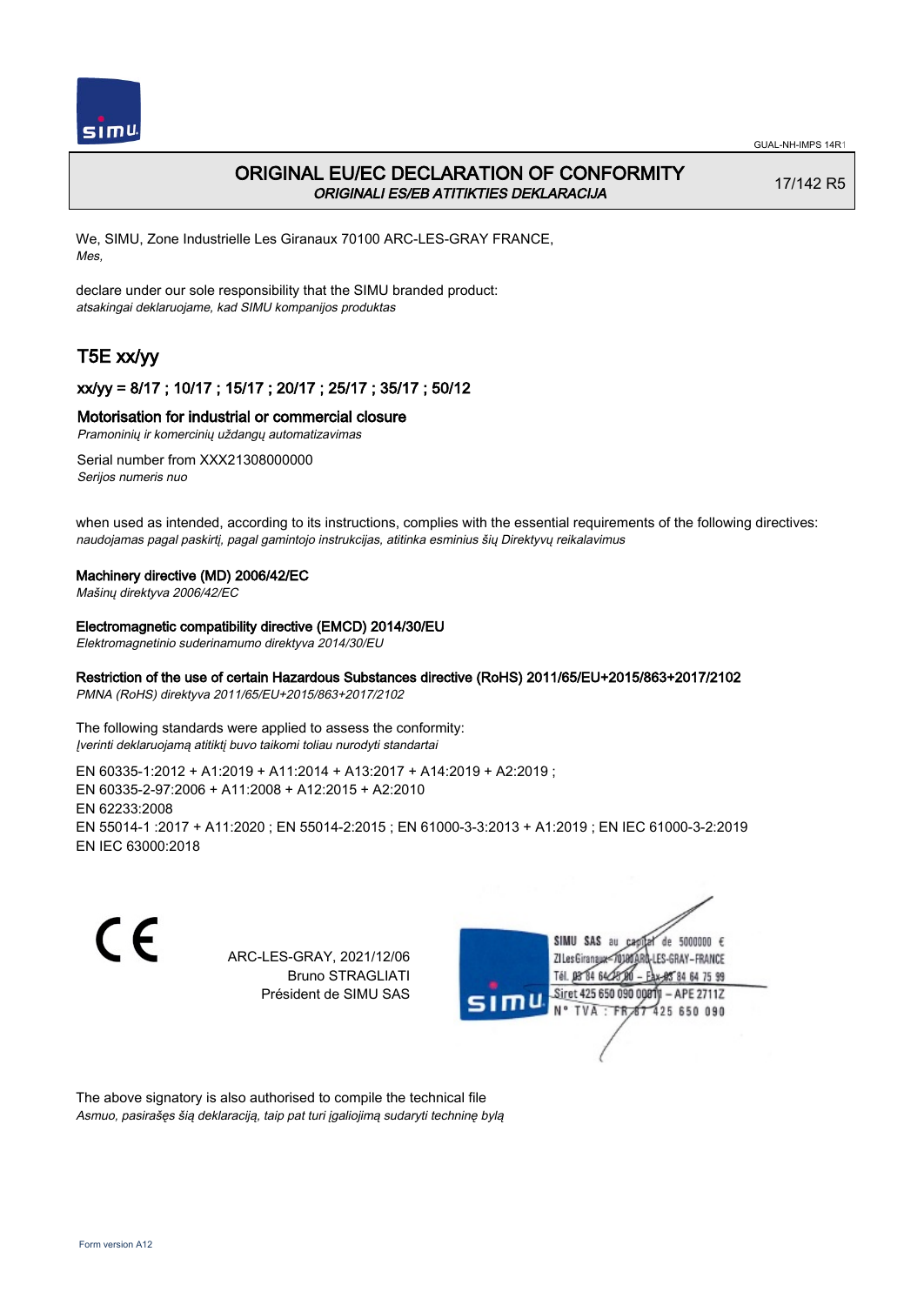

# ORIGINAL EU/EC DECLARATION OF CONFORMITY ES/EK ATBILSTĪBAS DEKLARĀCIJA

17/142 R5

We, SIMU, Zone Industrielle Les Giranaux 70100 ARC-LES-GRAY FRANCE, Mēs,

declare under our sole responsibility that the SIMU branded product: ar pilnu atbildību, apliecinām, ka SIMU zīmola produkti,

# T5E xx/yy

## xx/yy = 8/17 ; 10/17 ; 15/17 ; 20/17 ; 25/17 ; 35/17 ; 50/12

### Motorisation for industrial or commercial closure

Industriālo vai komercēku vārtu motorizēšana

Serial number from XXX21308000000 sērijas numurs no

when used as intended, according to its instructions, complies with the essential requirements of the following directives: ja tie tiek lietoti saskaņā ar norādījumiem, atbilst šo direktīvu pamatprasībām

#### Machinery directive (MD) 2006/42/EC

Mašīnu Direktīva 2006/42/EC

#### Electromagnetic compatibility directive (EMCD) 2014/30/EU

Elektromagnētiskās Savietojamības Direktīva 2014/30/EU

### Restriction of the use of certain Hazardous Substances directive (RoHS) 2011/65/EU+2015/863+2017/2102

RoHs Direktīva par dažādu bīstamu vielu izmantošanas ierobežošanu elektriskās un elektroniskās iekārtās 2011/65/EU+2015/863+2017/2102

The following standards were applied to assess the conformity: Atbilstības deklarācijas novērtēšanai tiek pielietoti sekojoši standarti

EN 60335‑1:2012 + A1:2019 + A11:2014 + A13:2017 + A14:2019 + A2:2019 ; EN 60335‑2‑97:2006 + A11:2008 + A12:2015 + A2:2010 EN 62233:2008 EN 55014‑1 :2017 + A11:2020 ; EN 55014‑2:2015 ; EN 61000‑3‑3:2013 + A1:2019 ; EN IEC 61000‑3‑2:2019 EN IEC 63000:2018

CE

ARC-LES-GRAY, 2021/12/06 Bruno STRAGLIATI Président de SIMU SAS



The above signatory is also authorised to compile the technical file Iepriekš minētā persona ir pilnvarota sastādīt tehnisko dokumentāciju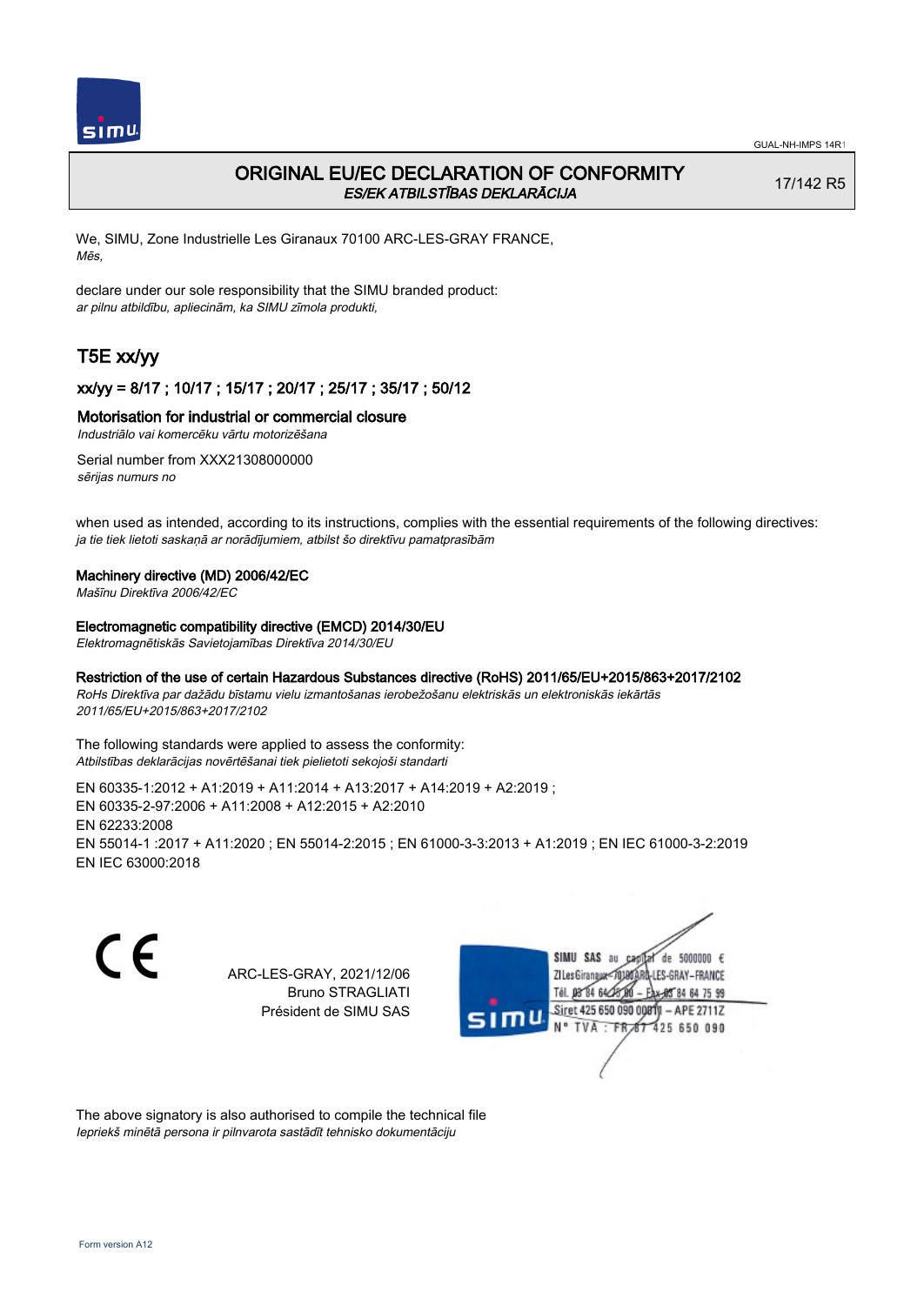

# ORIGINAL EU/EC DECLARATION OF CONFORMITY OORSPRONKELIJKE EU/EG-CONFORMITEITSVERKLARING

17/142 R5

We, SIMU, Zone Industrielle Les Giranaux 70100 ARC-LES-GRAY FRANCE, Wij,

declare under our sole responsibility that the SIMU branded product: verklaren op eigen verantwoordelijkheid dat het produkt van het SIMU

# T5E xx/yy

## xx/yy = 8/17 ; 10/17 ; 15/17 ; 20/17 ; 25/17 ; 35/17 ; 50/12

## Motorisation for industrial or commercial closure

Motorisatie voor industriële of commerciële afsluitingen

Serial number from XXX21308000000 Serienummer van

when used as intended, according to its instructions, complies with the essential requirements of the following directives: wanneer gebruikt voor de juiste toepassing voldoet aan de essentiële eisen van de volgende richtlijnen

### Machinery directive (MD) 2006/42/EC

Machinerichtlijn 2006/42/EC

Electromagnetic compatibility directive (EMCD) 2014/30/EU

Richtlijn elektromagnetische compatibiliteit 2014/30/EU

### Restriction of the use of certain Hazardous Substances directive (RoHS) 2011/65/EU+2015/863+2017/2102

RoHS Richtlijn 2011/65/EU+2015/863+2017/2102

The following standards were applied to assess the conformity: De volgende referentiestandaarden worden toegepast om de overeenstemming te evalueren

EN 60335‑1:2012 + A1:2019 + A11:2014 + A13:2017 + A14:2019 + A2:2019 ; EN 60335‑2‑97:2006 + A11:2008 + A12:2015 + A2:2010 EN 62233:2008 EN 55014‑1 :2017 + A11:2020 ; EN 55014‑2:2015 ; EN 61000‑3‑3:2013 + A1:2019 ; EN IEC 61000‑3‑2:2019 EN IEC 63000:2018

C E ARC-LES-GRAY, 2021/12/06 Bruno STRAGLIATI Président de SIMU SAS



The above signatory is also authorised to compile the technical file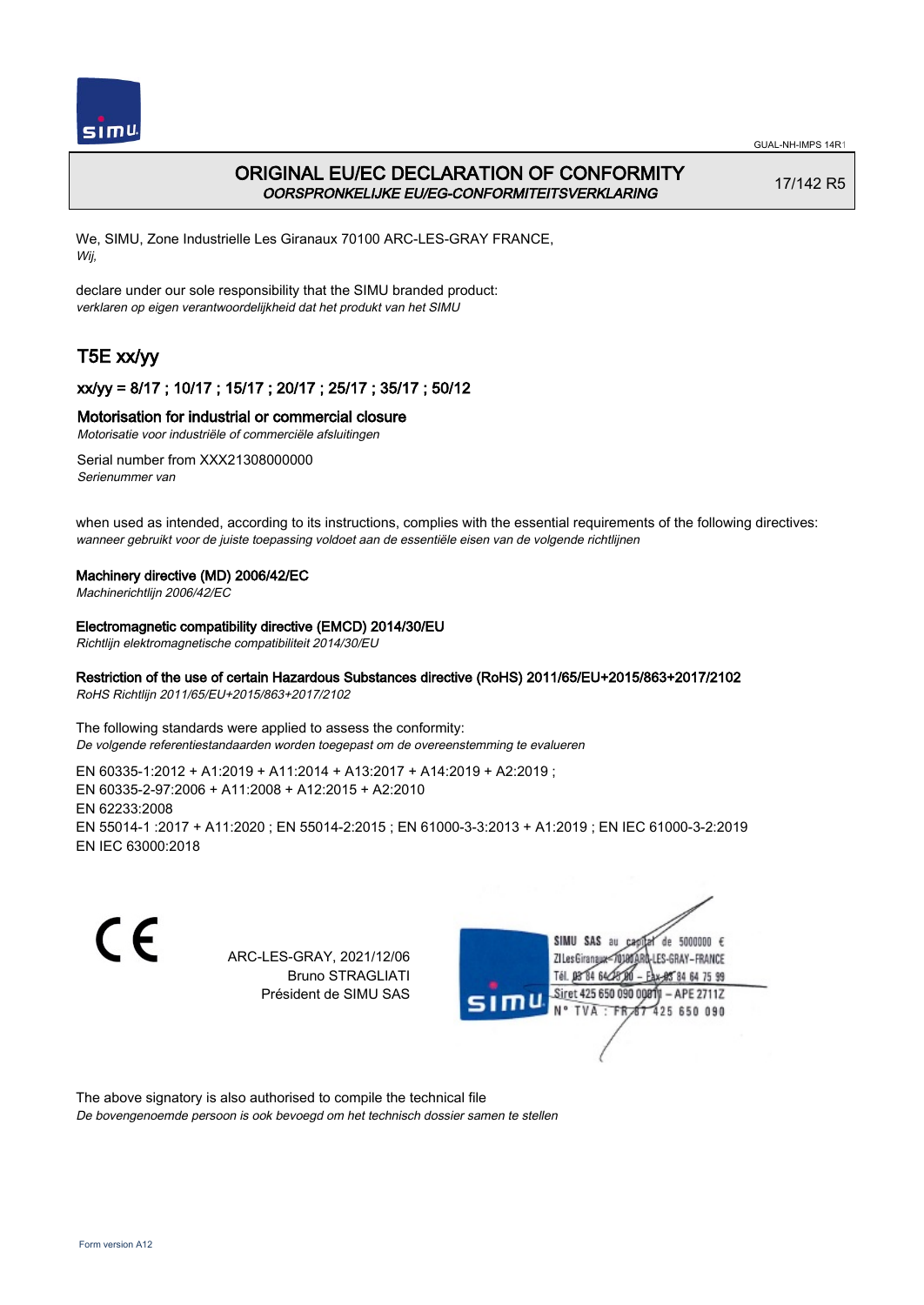

# ORIGINAL EU/EC DECLARATION OF CONFORMITY ORIGINAL EU / CE - ERKLÆRING

17/142 R5

We, SIMU, Zone Industrielle Les Giranaux 70100 ARC-LES-GRAY FRANCE, Vi,

declare under our sole responsibility that the SIMU branded product: erklærer under vårt eneansvar at SIMU merket produkt

# T5E xx/yy

## xx/yy = 8/17 ; 10/17 ; 15/17 ; 20/17 ; 25/17 ; 35/17 ; 50/12

### Motorisation for industrial or commercial closure

Motorisering for industrielle eller kommersielle produkter

Serial number from XXX21308000000 Serienummer fra

when used as intended, according to its instructions, complies with the essential requirements of the following directives: når de brukes som forutsatt, i henhold til sin instruks, i samsvar med de grunnlegende kravene i følgende direktiver

### Machinery directive (MD) 2006/42/EC

Maskindirektivet 2006/42/EC

### Electromagnetic compatibility directive (EMCD) 2014/30/EU

EMC-dirketivet 2014/30/EU

## Restriction of the use of certain Hazardous Substances directive (RoHS) 2011/65/EU+2015/863+2017/2102

RoHS-direktivet 2011/65/EU+2015/863+2017/2102

The following standards were applied to assess the conformity: Følgende referansestandarder ble brukt for å vurdere samsvar

EN 60335‑1:2012 + A1:2019 + A11:2014 + A13:2017 + A14:2019 + A2:2019 ; EN 60335‑2‑97:2006 + A11:2008 + A12:2015 + A2:2010 EN 62233:2008 EN 55014‑1 :2017 + A11:2020 ; EN 55014‑2:2015 ; EN 61000‑3‑3:2013 + A1:2019 ; EN IEC 61000‑3‑2:2019 EN IEC 63000:2018

C E

ARC-LES-GRAY, 2021/12/06 Bruno STRAGLIATI Président de SIMU SAS



The above signatory is also authorised to compile the technical file Ovennevnte underskrevet fullmakt til å utarbeide den tekniske dokumentasjonen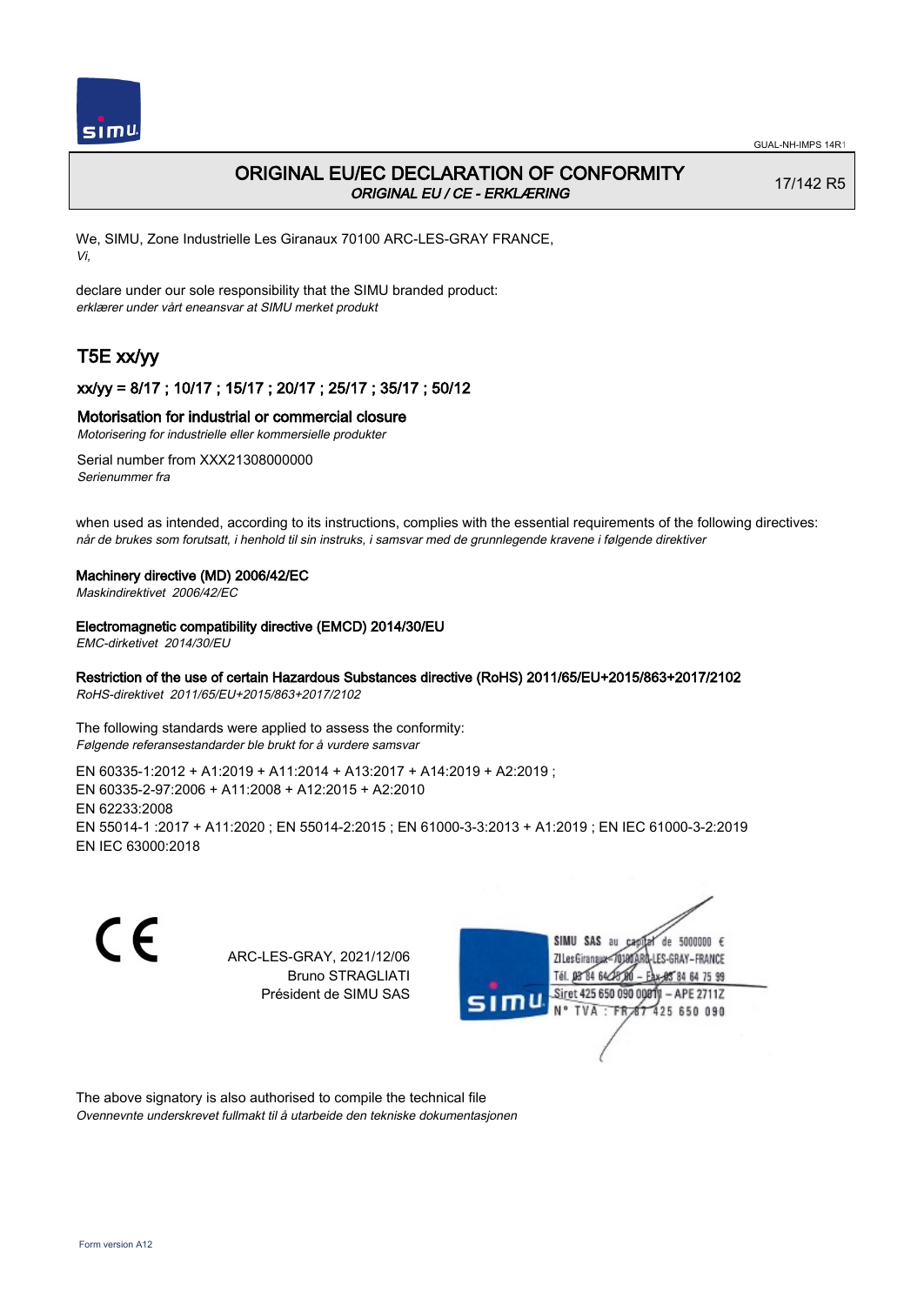

# ORIGINAL EU/EC DECLARATION OF CONFORMITY ORYGINALNA DEKLARACJA ZGODNOŚCI UE/WE

17/142 R5

We, SIMU, Zone Industrielle Les Giranaux 70100 ARC-LES-GRAY FRANCE, My,

declare under our sole responsibility that the SIMU branded product: deklarujemy z pełną odpowiedzialnością, że produkt oznaczony marką SIMU

# T5E xx/yy

## xx/yy = 8/17 ; 10/17 ; 15/17 ; 20/17 ; 25/17 ; 35/17 ; 50/12

### Motorisation for industrial or commercial closure

Wyposażenie w napęd zamknięcia przemysłowego lub handlowego

Serial number from XXX21308000000 z numerem seryjnym od

when used as intended, according to its instructions, complies with the essential requirements of the following directives: gdy jest używany zgodnie z przeznaczeniem i instrukcjami, spełnia podstawowe wymagania następujących Dyrektyw

#### Machinery directive (MD) 2006/42/EC

Dyrektywa maszynowa 2006/42/EC

#### Electromagnetic compatibility directive (EMCD) 2014/30/EU

Dyrektywa kompatybilności elektromagnetycznej 2014/30/EU

## Restriction of the use of certain Hazardous Substances directive (RoHS) 2011/65/EU+2015/863+2017/2102

Dyrektywa RoHS 2011/65/EU+2015/863+2017/2102

The following standards were applied to assess the conformity: Do oceny zgodności zostały zastosowane następujące normy

EN 60335‑1:2012 + A1:2019 + A11:2014 + A13:2017 + A14:2019 + A2:2019 ; EN 60335‑2‑97:2006 + A11:2008 + A12:2015 + A2:2010 EN 62233:2008 EN 55014‑1 :2017 + A11:2020 ; EN 55014‑2:2015 ; EN 61000‑3‑3:2013 + A1:2019 ; EN IEC 61000‑3‑2:2019 EN IEC 63000:2018

C E ARC-LES-GRAY, 2021/12/06 Bruno STRAGLIATI Président de SIMU SAS



The above signatory is also authorised to compile the technical file

Osoba wskazana powyżej jest również upoważniony do przygotowania dokumentacji technicznej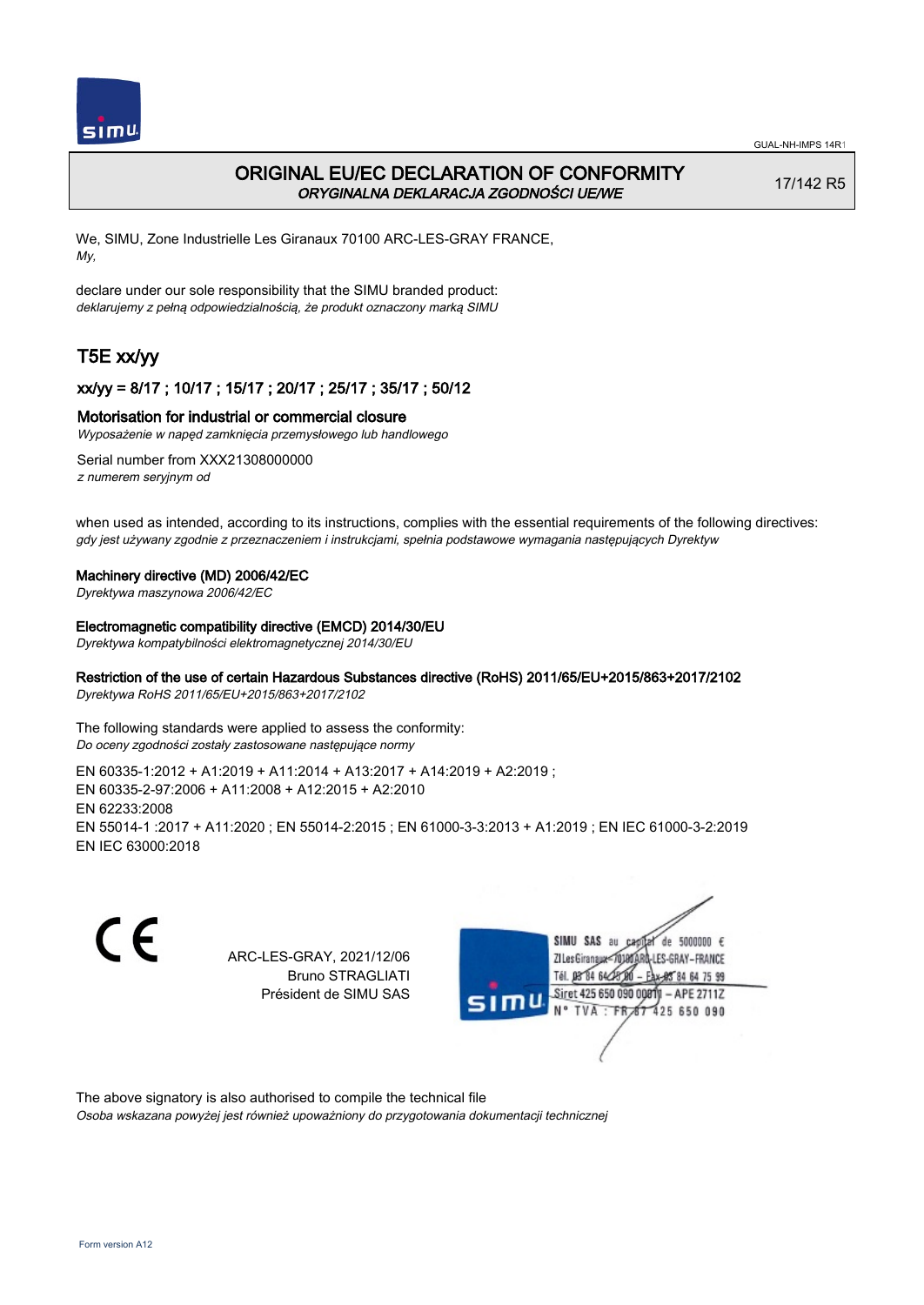

# ORIGINAL EU/EC DECLARATION OF CONFORMITY DECLARAÇÃO UE/CE DE CONFORMIDADE ORIGINAL

17/142 R5

We, SIMU, Zone Industrielle Les Giranaux 70100 ARC-LES-GRAY FRANCE, Nós,

declare under our sole responsibility that the SIMU branded product: declaramos sob nossa única responsabilidade que o dispositivo marca SIMU

# T5E xx/yy

## xx/yy = 8/17 ; 10/17 ; 15/17 ; 20/17 ; 25/17 ; 35/17 ; 50/12

### Motorisation for industrial or commercial closure

Motorização para encerramento industrial ou comercial

Serial number from XXX21308000000 Número de série desde

when used as intended, according to its instructions, complies with the essential requirements of the following directives: Quando utilizado de acordo com sua a aplicação, segundo as suas instruções, cumpre os requisitos essenciais das seguintes diretivas

### Machinery directive (MD) 2006/42/EC

Diretiva Máquinas 2006/42/EC

Electromagnetic compatibility directive (EMCD) 2014/30/EU

Diretiva compatibilidade electromagnética 2014/30/EU

### Restriction of the use of certain Hazardous Substances directive (RoHS) 2011/65/EU+2015/863+2017/2102

Diretiva RoHS 2011/65/EU+2015/863+2017/2102

The following standards were applied to assess the conformity: As normas de referência apresentadas em seguida foram aplicadas para avaliar a conformidade

EN 60335‑1:2012 + A1:2019 + A11:2014 + A13:2017 + A14:2019 + A2:2019 ; EN 60335‑2‑97:2006 + A11:2008 + A12:2015 + A2:2010 EN 62233:2008 EN 55014‑1 :2017 + A11:2020 ; EN 55014‑2:2015 ; EN 61000‑3‑3:2013 + A1:2019 ; EN IEC 61000‑3‑2:2019 EN IEC 63000:2018

C E SIMU SAS au de 5000000  $\epsilon$ ARC-LES-GRAY, 2021/12/06 71 les Giranaux</r01 LES-GRAY-FRANCE Bruno STRAGLIATI Tél. **DR R4 64/2** 64 75 99 Président de SIMU SAS Siret 425 650 090 0081  $-$  APE 2711Z TVA: FR 425 650 090

The above signatory is also authorised to compile the technical file A pessoa nomeada acima também está autorizada a compilar o processo técnico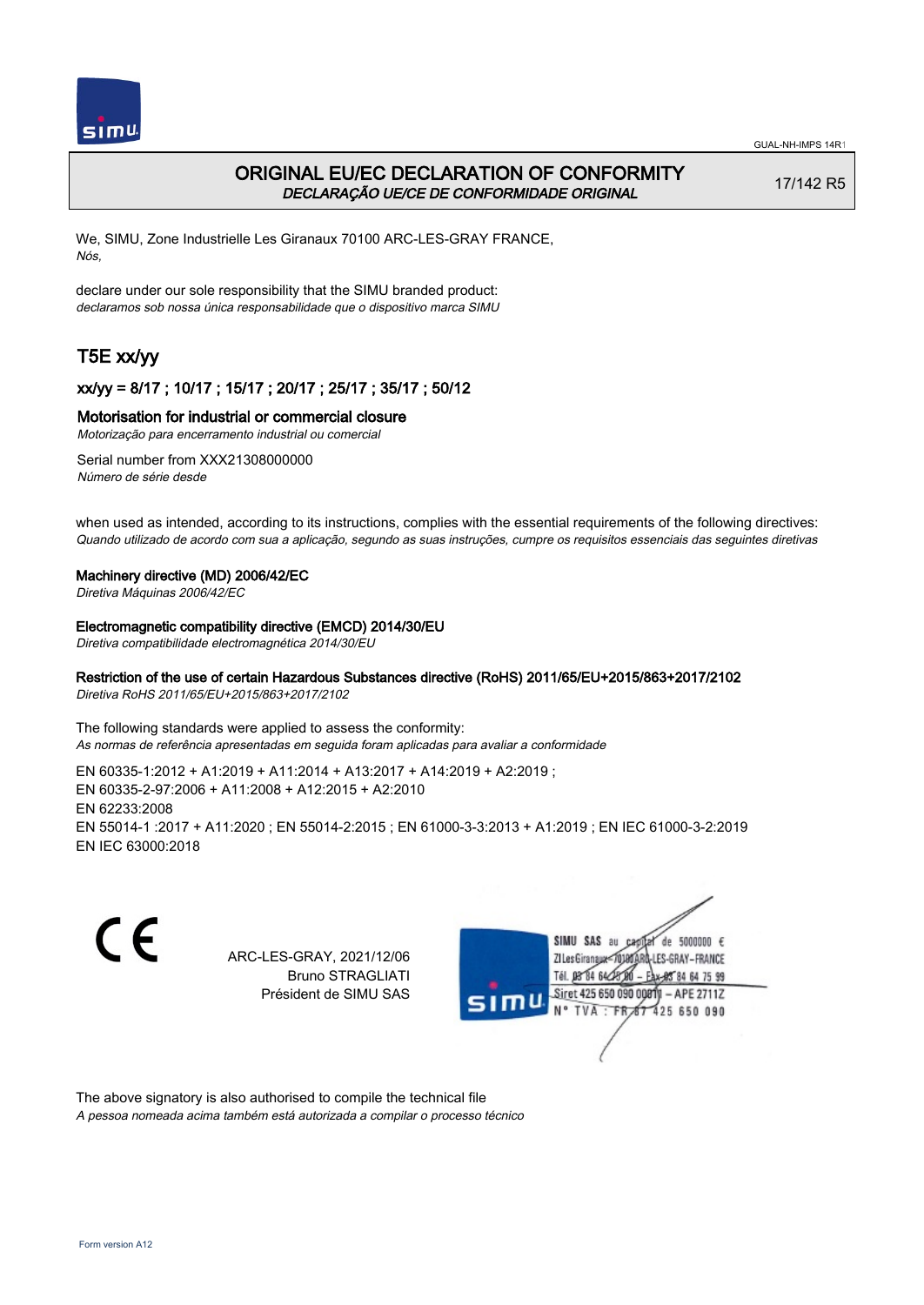

# ORIGINAL EU/EC DECLARATION OF CONFORMITY ORIGINAL EU/EC DECLARAIE DE CONFORMITATE

17/142 R5

We, SIMU, Zone Industrielle Les Giranaux 70100 ARC-LES-GRAY FRANCE, Noi,

declare under our sole responsibility that the SIMU branded product: declarăm pe propria răspundere că produsele marca SIMU

# T5E xx/yy

# xx/yy = 8/17 ; 10/17 ; 15/17 ; 20/17 ; 25/17 ; 35/17 ; 50/12

## Motorisation for industrial or commercial closure

Motorizare pentru închidere comercială sau industrială

Serial number from XXX21308000000 Numărul de serie din

when used as intended, according to its instructions, complies with the essential requirements of the following directives: utilizate conform destinaiei lor, aa cum este descris în manualul de utilizare, sunt în conformitate cu cerinele eseniale ale următoarelor directive

## Machinery directive (MD) 2006/42/EC

Directiva privind echipamentele tehnice 2006/42/EC

### Electromagnetic compatibility directive (EMCD) 2014/30/EU

Directiva privind compatibilitatea electromagnetică 2014/30/EU

### Restriction of the use of certain Hazardous Substances directive (RoHS) 2011/65/EU+2015/863+2017/2102

Directiva RoHS 2011/65/EU+2015/863+2017/2102

The following standards were applied to assess the conformity: Următoarele standarde de referină au fost aplicate pentru respectarea conformităii

EN 60335‑1:2012 + A1:2019 + A11:2014 + A13:2017 + A14:2019 + A2:2019 ; EN 60335‑2‑97:2006 + A11:2008 + A12:2015 + A2:2010 EN 62233:2008 EN 55014‑1 :2017 + A11:2020 ; EN 55014‑2:2015 ; EN 61000‑3‑3:2013 + A1:2019 ; EN IEC 61000‑3‑2:2019 EN IEC 63000:2018

CE

ARC-LES-GRAY, 2021/12/06 Bruno STRAGLIATI Président de SIMU SAS



The above signatory is also authorised to compile the technical file

Semnatarul de mai sus este, de asemenea, autorizat să întocmească dosarul tehnic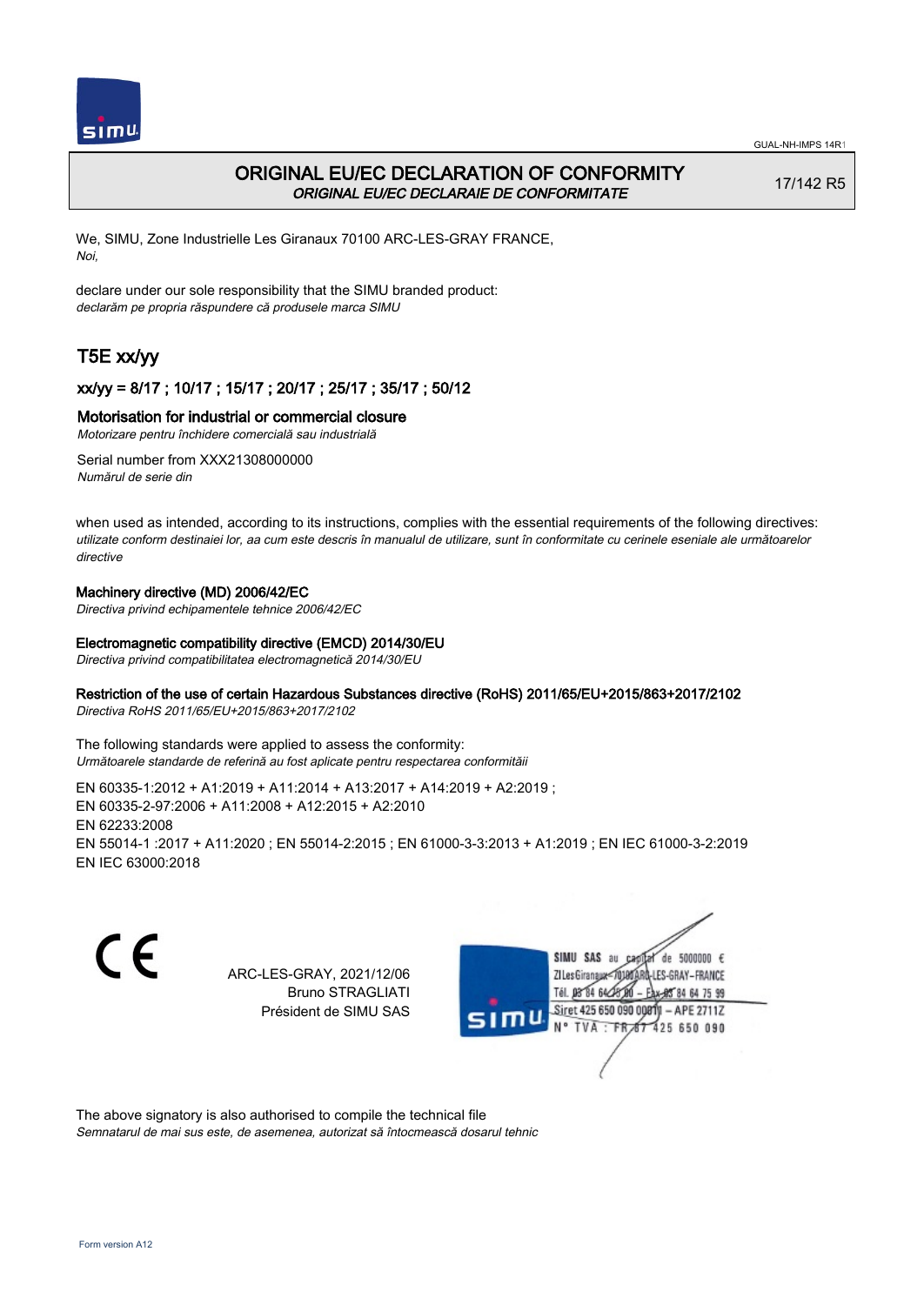

# ORIGINAL EU/EC DECLARATION OF CONFORMITY ORIGINAL EU/EG-FÖRSÄKRAN OM ÖVERENSSTÄMMELSE

17/142 R5

We, SIMU, Zone Industrielle Les Giranaux 70100 ARC-LES-GRAY FRANCE, Vi,

declare under our sole responsibility that the SIMU branded product: försäkrar på eget ansvar att produkten av varumärket SIMU

# T5E xx/yy

## xx/yy = 8/17 ; 10/17 ; 15/17 ; 20/17 ; 25/17 ; 35/17 ; 50/12

## Motorisation for industrial or commercial closure

Motorisering för industriell eller kommersiell access

Serial number from XXX21308000000 Serienumret från

when used as intended, according to its instructions, complies with the essential requirements of the following directives: uppfyller de grundläggande kraven i följande direktiv när den används på det sätt som avses, i enlighet med bruksanvisningen

### Machinery directive (MD) 2006/42/EC

Maskindirektivet 2006/42/EC

### Electromagnetic compatibility directive (EMCD) 2014/30/EU

EMC-direktivet 2014/30/EU

### Restriction of the use of certain Hazardous Substances directive (RoHS) 2011/65/EU+2015/863+2017/2102

RoHS-direktivet 2011/65/EU+2015/863+2017/2102

The following standards were applied to assess the conformity: Följande referensnormer har tillämpats för att göra en bedömning av överensstämmelsen

EN 60335‑1:2012 + A1:2019 + A11:2014 + A13:2017 + A14:2019 + A2:2019 ; EN 60335‑2‑97:2006 + A11:2008 + A12:2015 + A2:2010 EN 62233:2008 EN 55014‑1 :2017 + A11:2020 ; EN 55014‑2:2015 ; EN 61000‑3‑3:2013 + A1:2019 ; EN IEC 61000‑3‑2:2019 EN IEC 63000:2018

C E SIMU SAS au ARC-LES-GRAY, 2021/12/06 71 les Giranaux</nux Bruno STRAGLIATI Tél. 08 R4 64 2 Président de SIMU SAS **TVA FR** 

de 5000000  $\epsilon$ LES-GRAY-FRANCE 64 75 99 Siret 425 650 090 0081  $-$  APE 2711Z 425 650 090

The above signatory is also authorised to compile the technical file

Den person som anges ovan är också behörig att ställa samman den tekniska dokumentationen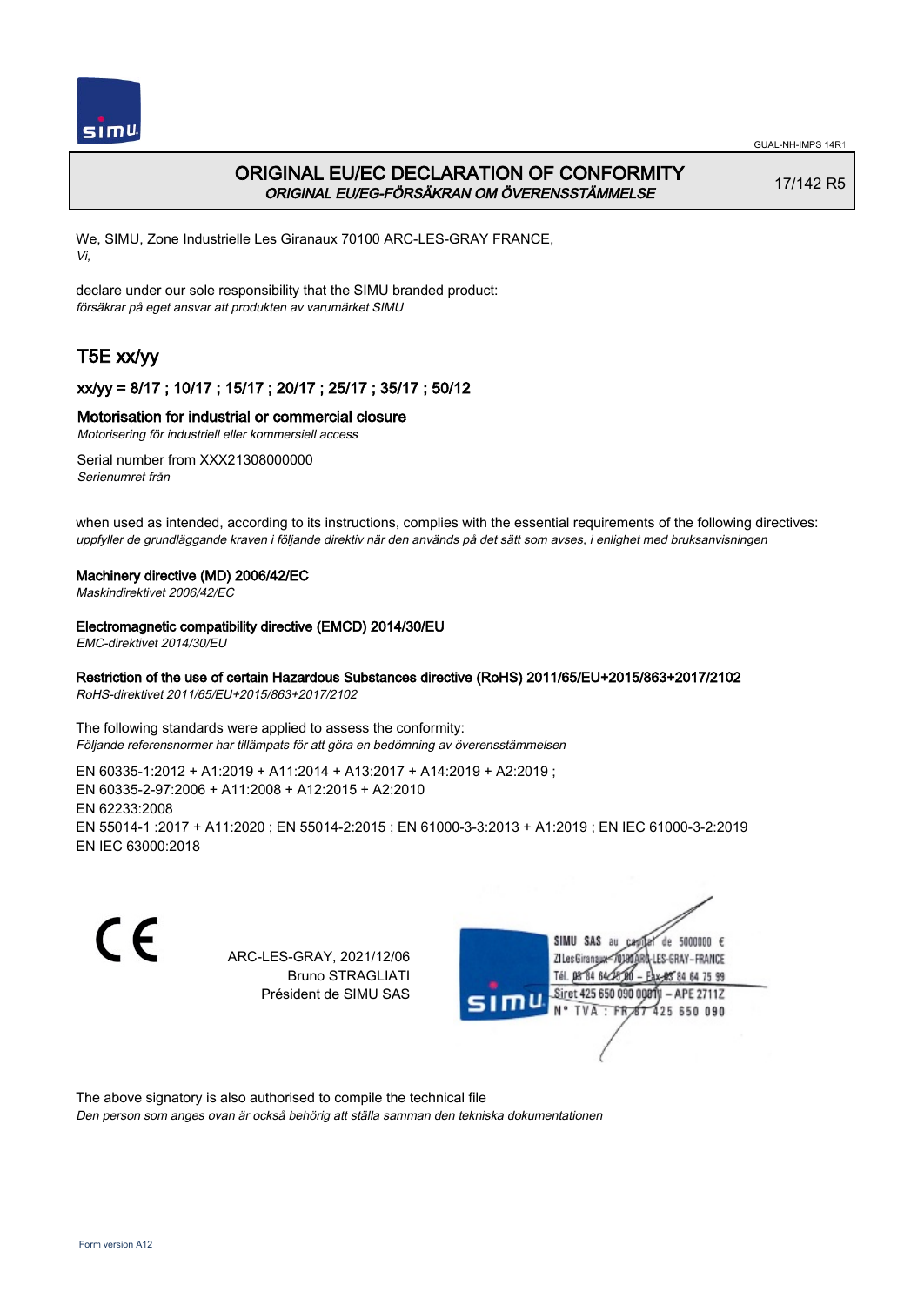

# ORIGINAL EU/EC DECLARATION OF CONFORMITY ORIGINÁLNE VYHLÁSENIE EU/ES O ZHODE

17/142 R5

We, SIMU, Zone Industrielle Les Giranaux 70100 ARC-LES-GRAY FRANCE, My,

declare under our sole responsibility that the SIMU branded product: vyhlasujeme na svoju výlučnú zodpovednosť, že výrobok značky SIMU

# T5E xx/yy

## xx/yy = 8/17 ; 10/17 ; 15/17 ; 20/17 ; 25/17 ; 35/17 ; 50/12

## Motorisation for industrial or commercial closure

Pohon pre priemyselné alebo komerčné brány

Serial number from XXX21308000000 Seriové číslo od

when used as intended, according to its instructions, complies with the essential requirements of the following directives: ak je používaný v súlade s účelom použitia a s návodom, spĺňa základné požiadavky týchto smerníc

### Machinery directive (MD) 2006/42/EC

Smernica o strojových zariadeniach 2006/42/EC

#### Electromagnetic compatibility directive (EMCD) 2014/30/EU

Smernica o elektromagnetickej kompatibilite 2014/30/EU

### Restriction of the use of certain Hazardous Substances directive (RoHS) 2011/65/EU+2015/863+2017/2102

Smernica o obmedzení používania určitých nebezpečných látok v elektrických a elektronických zariadeniach 2011/65/EU+2015/863+2017/2102

The following standards were applied to assess the conformity: Pre posúdenie zhody boli použité následujúce normy

EN 60335‑1:2012 + A1:2019 + A11:2014 + A13:2017 + A14:2019 + A2:2019 ; EN 60335‑2‑97:2006 + A11:2008 + A12:2015 + A2:2010 EN 62233:2008 EN 55014‑1 :2017 + A11:2020 ; EN 55014‑2:2015 ; EN 61000‑3‑3:2013 + A1:2019 ; EN IEC 61000‑3‑2:2019 EN IEC 63000:2018

CE

ARC-LES-GRAY, 2021/12/06 Bruno STRAGLIATI Président de SIMU SAS



The above signatory is also authorised to compile the technical file

uvedená osoba je tiež osoba zodpovedná za vypracovanie technickej dokumentácie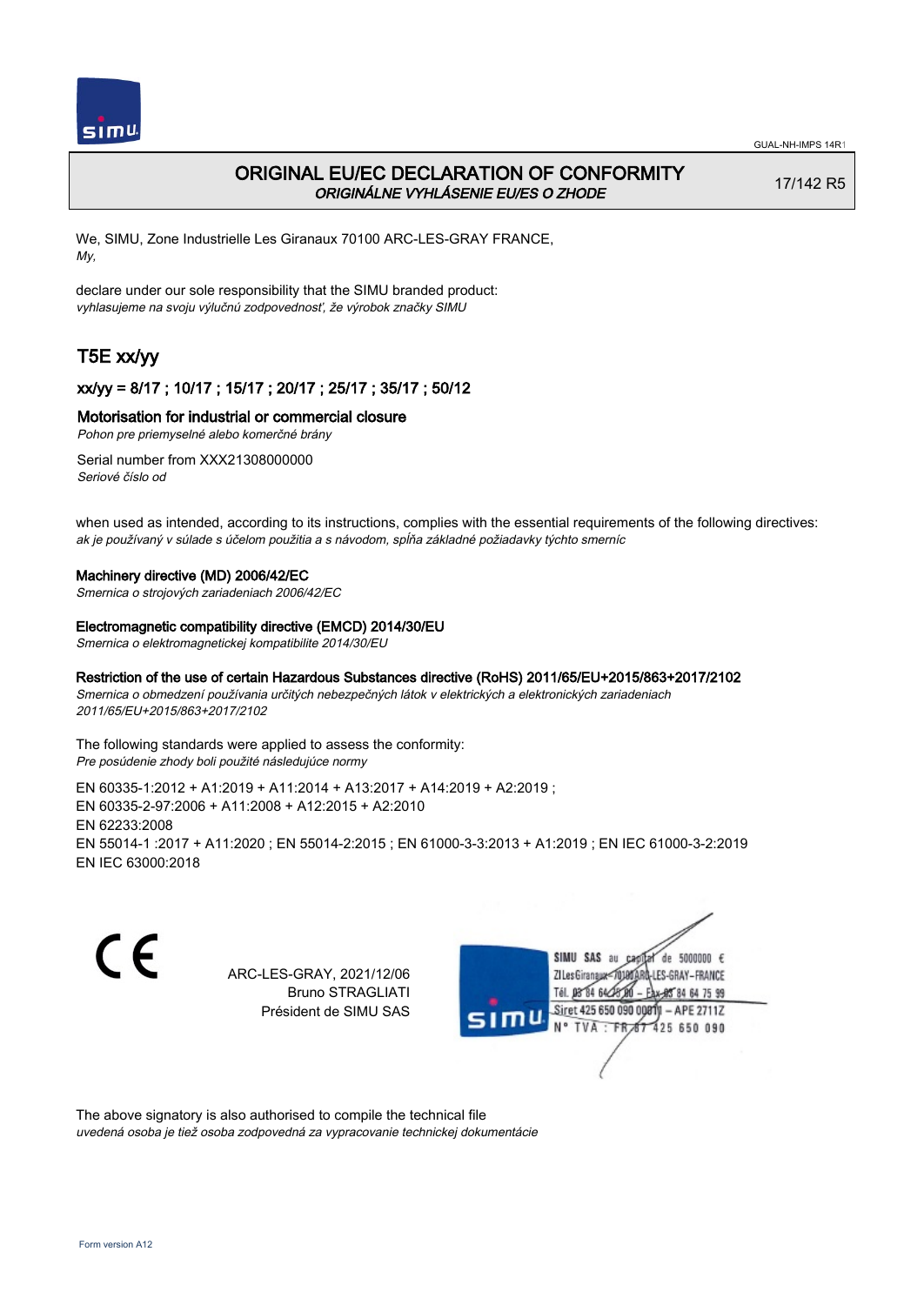

# ORIGINAL EU/EC DECLARATION OF CONFORMITY IZJAVA O SKLADNOSTI / IZJAVA O LASTNOSTIH

17/142 R5

We, SIMU, Zone Industrielle Les Giranaux 70100 ARC-LES-GRAY FRANCE, Mi,

declare under our sole responsibility that the SIMU branded product: S polno odgovornostjo izjavljamo, da izdelki blagovne znamke SIMU

# T5E xx/yy

## xx/yy = 8/17 ; 10/17 ; 15/17 ; 20/17 ; 25/17 ; 35/17 ; 50/12

### Motorisation for industrial or commercial closure

Motorizacija vrat za industrijsko ali komercialno uporabo

Serial number from XXX21308000000 'Serijska številka

when used as intended, according to its instructions, complies with the essential requirements of the following directives: ko se uporabljajo v skladu z namembnostjo in navodili, ustrezajo bistvenim zahtevam naslednjih direktiv

### Machinery directive (MD) 2006/42/EC

Direktiva o strojih 2006/42/EC

#### Electromagnetic compatibility directive (EMCD) 2014/30/EU

Direktiva o elektromagnetni združljivosti 2014/30/EU

## Restriction of the use of certain Hazardous Substances directive (RoHS) 2011/65/EU+2015/863+2017/2102

Direktiva RoHS 2011/65/EU+2015/863+2017/2102

The following standards were applied to assess the conformity: Za preverjanje skladnosti so bili uporabljeni naslednji standardi

EN 60335‑1:2012 + A1:2019 + A11:2014 + A13:2017 + A14:2019 + A2:2019 ; EN 60335‑2‑97:2006 + A11:2008 + A12:2015 + A2:2010 EN 62233:2008 EN 55014‑1 :2017 + A11:2020 ; EN 55014‑2:2015 ; EN 61000‑3‑3:2013 + A1:2019 ; EN IEC 61000‑3‑2:2019 EN IEC 63000:2018

C E de 5000000  $\epsilon$ SIMU SAS au ARC-LES-GRAY, 2021/12/06 71 les Giranaux</nux LES-GRAY-FRANCE Bruno STRAGLIATI Tél. 08 R4 64 2 64 75 99 Président de SIMU SAS Siret 425 650 090 0081  $-$  APE 2711Z TVA: FR<sub>4</sub>57 425 650 090

The above signatory is also authorised to compile the technical file Podpisnik, naveden zgoraj, je pooblaščen tudi za pripravo tehnične dokumentacije